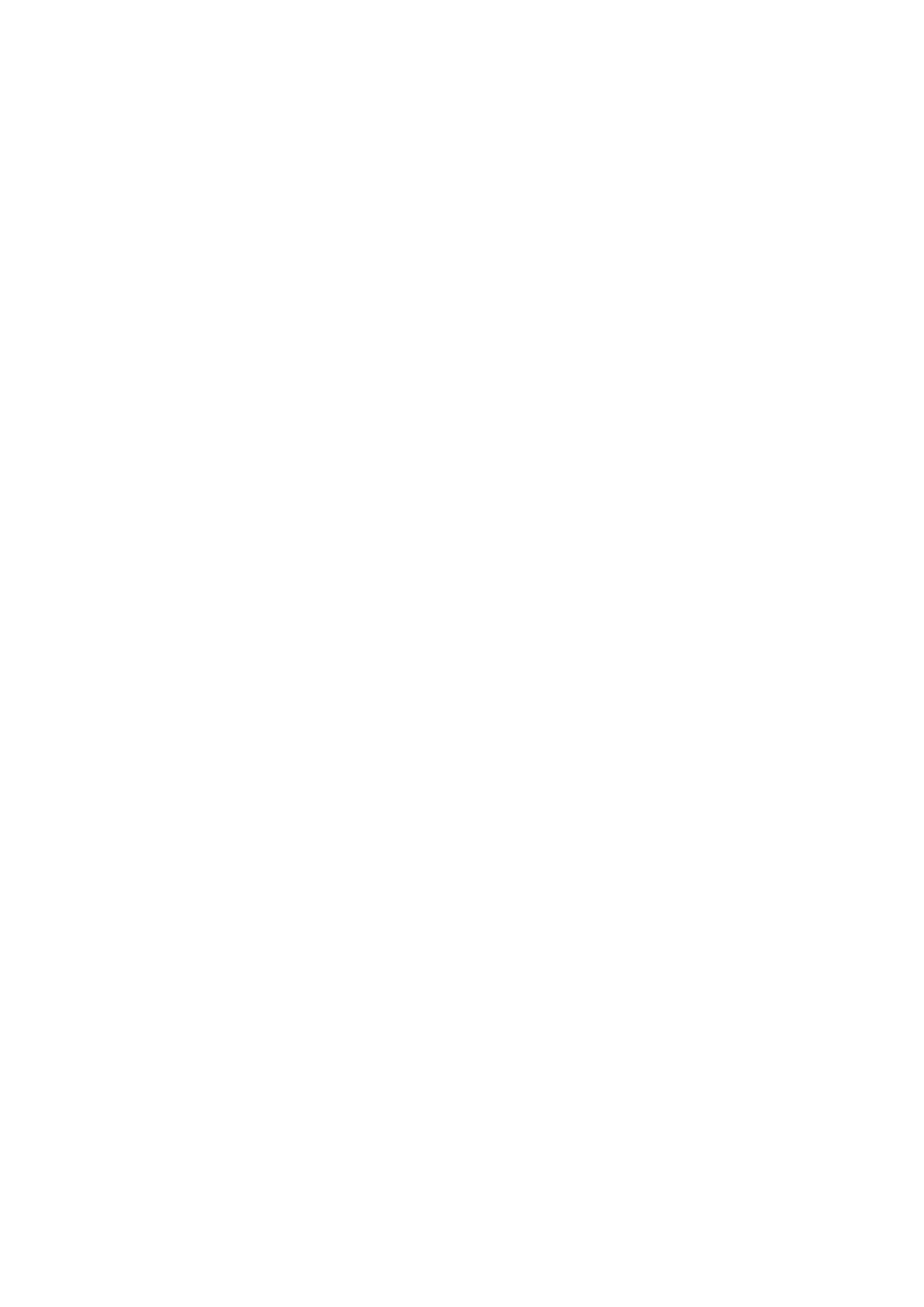#### A 2 FISCAL INDICATORS

#### General government net borrowing / net lending by subsectors $^{1)}$

|      | <b>Central government</b> |          | <b>State and local government</b>                                                                 |          | <b>Social security funds</b> |          | <b>General government total</b> |          |  |
|------|---------------------------|----------|---------------------------------------------------------------------------------------------------|----------|------------------------------|----------|---------------------------------|----------|--|
|      | <b>EUR million</b>        | % of GDP | <b>EUR million</b>                                                                                | % of GDP | <b>EUR million</b>           | % of GDP | <b>EUR million</b>              | % of GDP |  |
| 2000 | $-3.797$                  | $-1,8$   | $-410$                                                                                            | $-0,2$   | $-260$                       | $-0,1$   | $-4.407$                        | $-2,1$   |  |
| 2001 | $-1.880$                  | $-0,9$   | 420                                                                                               | 0,2      | $\overline{4}$               | 0,0      | $-1.452$                        | $-0,7$   |  |
| 2002 | $-3.042$                  | $-1,3$   | $-330$                                                                                            | $-0,1$   | -86                          | 0,0      | $-3.204$                        | $-1,4$   |  |
| 2003 | $-4.071$                  | $-1,8$   | 120                                                                                               | 0,0      | $-129$                       | $-0,1$   | $-4.228$                        | $-1,8$   |  |
| 2004 | $-11.171$                 | $-4,6$   | $-154$                                                                                            | $-0,1$   | $-201$                       | $-0,1$   | $-11.727$                       | $-4,9$   |  |
| 2005 | $-6.194$                  | $-2,4$   | 352                                                                                               | 0,1      | $-60$                        | 0,0      | $-6.455$                        | $-2,6$   |  |
| 2006 | $-5.865$                  | $-2,2$   | $-364$                                                                                            | $-0,2$   | $-3$                         | 0,0      | $-6.866$                        | $-2,6$   |  |
| 2007 | $-3.230$                  | $-1,1$   | 101                                                                                               | 0,0      | $-254$                       | $-0,1$   | $-3.926$                        | $-1,4$   |  |
| 2008 | $-3.982$                  | $-1,4$   | $-216$                                                                                            | $-0,1$   | 147                          | 0,1      | $-4.469$                        | $-1,5$   |  |
| 2009 | $-12.412$                 | $-4,3$   | $-2.914$                                                                                          | $-1,0$   | 202                          | 0,1      | $-15.427$                       | $-5,4$   |  |
| 2010 | $-9.822$                  | $-3,3$   | $-3.643$                                                                                          | $-1,2$   | 553                          | 0,2      | $-13.177$                       | $-4,5$   |  |
| 2011 | $-7.147$                  | $-2,3$   | $-1.478$                                                                                          | $-0,5$   | 633                          | 0,2      | $-7.992$                        | $-2,6$   |  |
| 2012 | $-6.881$                  | $-2,2$   | $-708$                                                                                            | $-0,2$   | 542                          | 0,2      | $-7.046$                        | $-2,2$   |  |
| 2013 | $-4.581$                  | $-1,4$   | $-246$                                                                                            | $-0,1$   | 418                          | 0,1      | $-4.409$                        | $-1,4$   |  |
| 2014 | $-9.326$                  | $-2,8$   | $-31$                                                                                             | 0,0      | 302                          | 0,1      | $-9.055$                        | $-2,7$   |  |
| 2015 | $-3.988$                  | $-1,2$   | 180                                                                                               | 0,1      | 266                          | 0,1      | $-3.543$                        | $-1,0$   |  |
| 2016 |                           |          |                                                                                                   |          |                              |          | $-5.244$                        | $-1,5$   |  |
| 2017 |                           |          |                                                                                                   |          |                              |          | $-4.565$                        | $-1,3$   |  |
|      |                           |          | 1) 2004 including remission of Austrian Federal Railways' (ÖBB's) debt to the federal government. |          |                              |          |                                 |          |  |

Source: Statistics Austria, Austrian Institute of Economic Research (GDP) and Fiscal Advisory Council's fall forecast (2016 and 2017).

## Gross public debt $^{1)}$  by subsectors

|      | Central government <sup>2)</sup> |          | <b>State and local government</b> |          | <b>Social security funds</b> |          | <b>General government total</b> |          |
|------|----------------------------------|----------|-----------------------------------|----------|------------------------------|----------|---------------------------------|----------|
|      | <b>EUR million</b>               | % of GDP | <b>EUR millino</b>                | % of GDP | <b>EUR million</b>           | % of GDP | <b>EUR million</b>              | % of GDP |
| 2000 | 128.215                          | 60,1     | 11.325                            | 5,3      | 880                          | 0,4      | 140.420                         | 65,9     |
| 2001 | 132.000                          | 60,0     | 13.300                            | 6,0      | 1.029                        | 0,5      | 146.328                         | 66,5     |
| 2002 | 137.712                          | 60,9     | 11.478                            | 5,1      | 1.280                        | 0,6      | 150.470                         | 66,5     |
| 2003 | 139.751                          | 60,5     | 11.003                            | 4,8      | 1.109                        | 0,5      | 151.862                         | 65,7     |
| 2004 | 143.697                          | 59,5     | 12.061                            | 5,0      | 1.402                        | 0,6      | 157.160                         | 65,1     |
| 2005 | 157.081                          | 62,1     | 14.731                            | 5,8      | 1.767                        | 0,7      | 173.578                         | 68,6     |
| 2006 | 161.165                          | 60,5     | 16.418                            | 6,2      | 1.861                        | 0,7      | 179.444                         | 67,3     |
| 2007 | 164.108                          | 58,1     | 18.389                            | 6,5      | 1.352                        | 0,5      | 183.849                         | 65,1     |
| 2008 | 178.724                          | 61,2     | 20.544                            | 7,0      | 1.716                        | 0,6      | 200.984                         | 68,8     |
| 2009 | 201.488                          | 70,4     | 25.183                            | 8,8      | 2.554                        | 0,9      | 229.225                         | 80,1     |
| 2010 | 210.909                          | 71,6     | 31.011                            | 10,5     | 1.951                        | 0,7      | 243.871                         | 82,8     |
| 2011 | 219.155                          | 71,0     | 33.912                            | 11,0     | 1.791                        | 0,6      | 254.858                         | 82,6     |
| 2012 | 225.125                          | 71,0     | 33.216                            | 10,5     | 1.750                        | 0,6      | 260.091                         | 82,0     |
| 2013 | 227.891                          | 70,7     | 32.719                            | 10,1     | 1.690                        | 0,5      | 262.300                         | 81,3     |
| 2014 | 244.188                          | 73,9     | 33.406                            | 10,1     | 1.325                        | 0,4      | 278.919                         | 84,4     |
| 2015 | 254.725                          | 74,9     | 34.363                            | 10,1     | 1.674                        | 0,5      | 290.762                         | 85,5     |
| 2016 |                                  |          |                                   |          |                              |          | 289.839                         | 82,3     |
| 2017 |                                  |          |                                   |          |                              |          | 291.360                         | 80,3     |

1) According to Maastricht (Commission Regulation No. 220/2014).

2) Including financing of public entities.

Source: Statistics Austria, Austrian Institute of Economic Research (GDP) and Fiscal Advisory Council's fall forecast (2016 and 2017).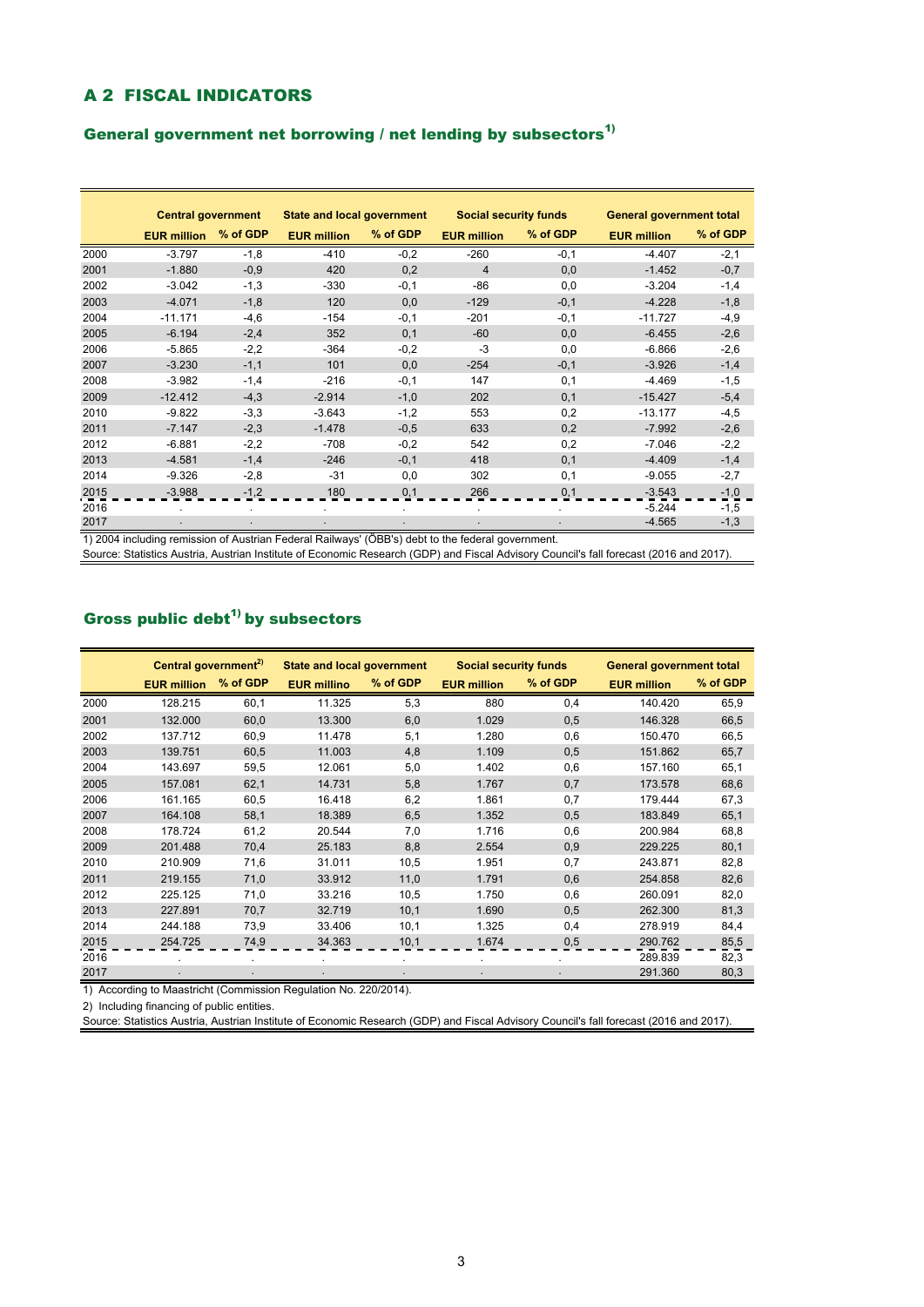### A 2 FISCAL INDICATORS (CONT.)

#### General government net borrowing / net lending, interest payments, primary and structural budget balance

|      |                                         |          |                                |          |                    |                               | <b>Structural budget balance</b> |                 |
|------|-----------------------------------------|----------|--------------------------------|----------|--------------------|-------------------------------|----------------------------------|-----------------|
|      | Net borrowing/net lending <sup>1)</sup> |          | Interes payments <sup>1)</sup> |          |                    | Primary balance <sup>1)</sup> | FISK <sup>2</sup>                | EC <sup>2</sup> |
|      | <b>EUR million</b>                      | % of GDP | <b>EUR million</b>             | % of GDP | <b>EUR million</b> | % of GDP                      |                                  | % of GDP        |
| 2000 | $-4.407$                                | $-2,1$   | 7.608                          | 3,6      | 3.201              | 1,5                           | $-3,1$                           |                 |
| 2001 | $-1.452$                                | $-0,7$   | 7.953                          | 3,6      | 6.501              | 3,0                           | $-1,0$                           |                 |
| 2002 | $-3.204$                                | $-1,4$   | 7.810                          | 3,5      | 4.606              | 2,0                           | $-1,5$                           |                 |
| 2003 | $-4.228$                                | $-1,8$   | 7.373                          | 3,2      | 3.146              | 1,4                           | $-1,1$                           |                 |
| 2004 | $-11.727$                               | $-4,9$   | 7.284                          | 3,0      | $-4.444$           | $-1,8$                        | $-4,4$                           |                 |
| 2005 | $-6.455$                                | $-2,6$   | 8.184                          | 3,2      | 1.728              | 0,7                           | $-2,1$                           |                 |
| 2006 | $-6.866$                                | $-2,6$   | 8.393                          | 3,1      | 1.528              | 0,6                           | $-2,8$                           |                 |
| 2007 | $-3.926$                                | $-1,4$   | 8.896                          | 3,2      | 4.970              | 1,8                           | $-2,7$                           |                 |
| 2008 | $-4.469$                                | $-1,5$   | 8.648                          | 3,0      | 4.179              | 1,4                           | $-2,8$                           | ٠               |
| 2009 | $-15.427$                               | $-5,4$   | 9.041                          | 3,2      | $-6.386$           | $-2,2$                        | $-3,0$                           |                 |
| 2010 | $-13.177$                               | $-4,5$   | 8.548                          | 2,9      | $-4.629$           | $-1,6$                        | $-3,4$                           | $-3,3$          |
| 2011 | $-7.992$                                | $-2,6$   | 8.620                          | 2,8      | 627                | 0,2                           | $-2,6$                           | $-2,6$          |
| 2012 | $-7.046$                                | $-2,2$   | 8.627                          | 2,7      | 1.581              | 0,5                           | $-1,9$                           | $-1,9$          |
| 2013 | $-4.409$                                | $-1,4$   | 8.408                          | 2,6      | 3.998              | 1,2                           | $-1,2$                           | $-1,2$          |
| 2014 | $-9.055$                                | $-2,7$   | 8.151                          | 2,5      | $-904$             | $-0,3$                        | $-0,7$                           | $-0,7$          |
| 2015 | $-3.543$                                | $-1,0$   | 8.059                          | 2,4      | 4.516              | 1,3                           | 0,1                              | 0,0             |
| 2016 | $-5.244$                                | $-1,5$   | 7.443                          | 2,1      | 2.199              | 0,6                           | $-1,1$                           | $-1,0$          |
| 2017 | $-4.565$                                | $-1,3$   | 6.584                          | 1,8      | 2.019              | 0,6                           | $-1,0$                           | $-0,9$          |

1) 2004 including remission of Austrian Federal Railways' (ÖBB's) debt to the federal government.

2) FISK = Fiscal Advisory Council; EC = European Commission; fall forecasts 2016.

Source: Statistics Austria, Austrian Ministry of Finance, Austrian Institute of Economic Research (GDP), European Commission and Fiscal Advisory Council's fall forecast (2016 and 2017).

#### General government total expenditure, revenue and taxes

|      | Expenditure <sup>1) 2)</sup> |          | Revenue <sup>1)</sup> |          | <b>Taxes</b><br>national <sup>3)</sup> | <b>Taxes</b><br>international <sup>4)</sup> |
|------|------------------------------|----------|-----------------------|----------|----------------------------------------|---------------------------------------------|
|      | <b>EUR million</b>           | % of GDP | <b>EUR million</b>    | % of GDP | % of GDP                               | % of GDP                                    |
| 2000 | 108.201                      | 50,8     | 103.793               | 48,7     | 42,6                                   | 43,9                                        |
| 2001 | 113.255                      | 51,5     | 111.803               | 50,8     | 44,2                                   | 45,4                                        |
| 2002 | 115.759                      | 51,2     | 112.556               | 49,7     | 43,0                                   | 44,2                                        |
| 2003 | 118.878                      | 51,5     | 114.651               | 49,6     | 42,8                                   | 44,0                                        |
| 2004 | 130.152                      | 53,9     | 118.424               | 49,0     | 42,3                                   | 43,5                                        |
| 2005 | 129.970                      | 51,4     | 123.515               | 48,8     | 41,4                                   | 42,4                                        |
| 2006 | 134.925                      | 50,6     | 128.059               | 48,1     | 40,8                                   | 41,7                                        |
| 2007 | 139.836                      | 49,5     | 135.910               | 48,1     | 40,9                                   | 41,8                                        |
| 2008 | 146.502                      | 50,2     | 142.033               | 48,7     | 41,8                                   | 42,6                                        |
| 2009 | 155.950                      | 54,5     | 140.523               | 49,1     | 41,4                                   | 42,3                                        |
| 2010 | 156.338                      | 53,1     | 143.161               | 48,6     | 41,3                                   | 42,1                                        |
| 2011 | 157.831                      | 51,1     | 149.838               | 48,5     | 41,4                                   | 42,2                                        |
| 2012 | 163.174                      | 51,5     | 156.128               | 49,2     | 42,1                                   | 42,8                                        |
| 2013 | 165.257                      | 51,2     | 160.848               | 49,9     | 42,9                                   | 43,6                                        |
| 2014 | 174.313                      | 52,8     | 165.259               | 50,0     | 43,1                                   | 43,8                                        |
| 2015 | 175.412                      | 51,6     | 171.869               | 50,6     | 43,8                                   | 44,4                                        |
| 2016 | 178.475                      | 50,7     | 173.231               | 49,2     | 42,5                                   | 43,1                                        |
| 2017 | 182.714                      | 50,3     | 178.150               | 49,1     | 42,5                                   | 43,1                                        |

1) Interest payments excluding swap transactions.

2) 2004 including remission of Austrian Federal Railways' (ÖBB's) debt to the federal government.

3) General government tax revenue including actual social contributions (ESA codes: D2+D5+D611+

D91-D995); including the EU's own resources.

4) National tax revenue including imputed social contributions.

Source: Statistics Austria, Austrian Institute of Economic Research (GDP) and Fiscal Advisory Council's fall forecast (2016 and 2017).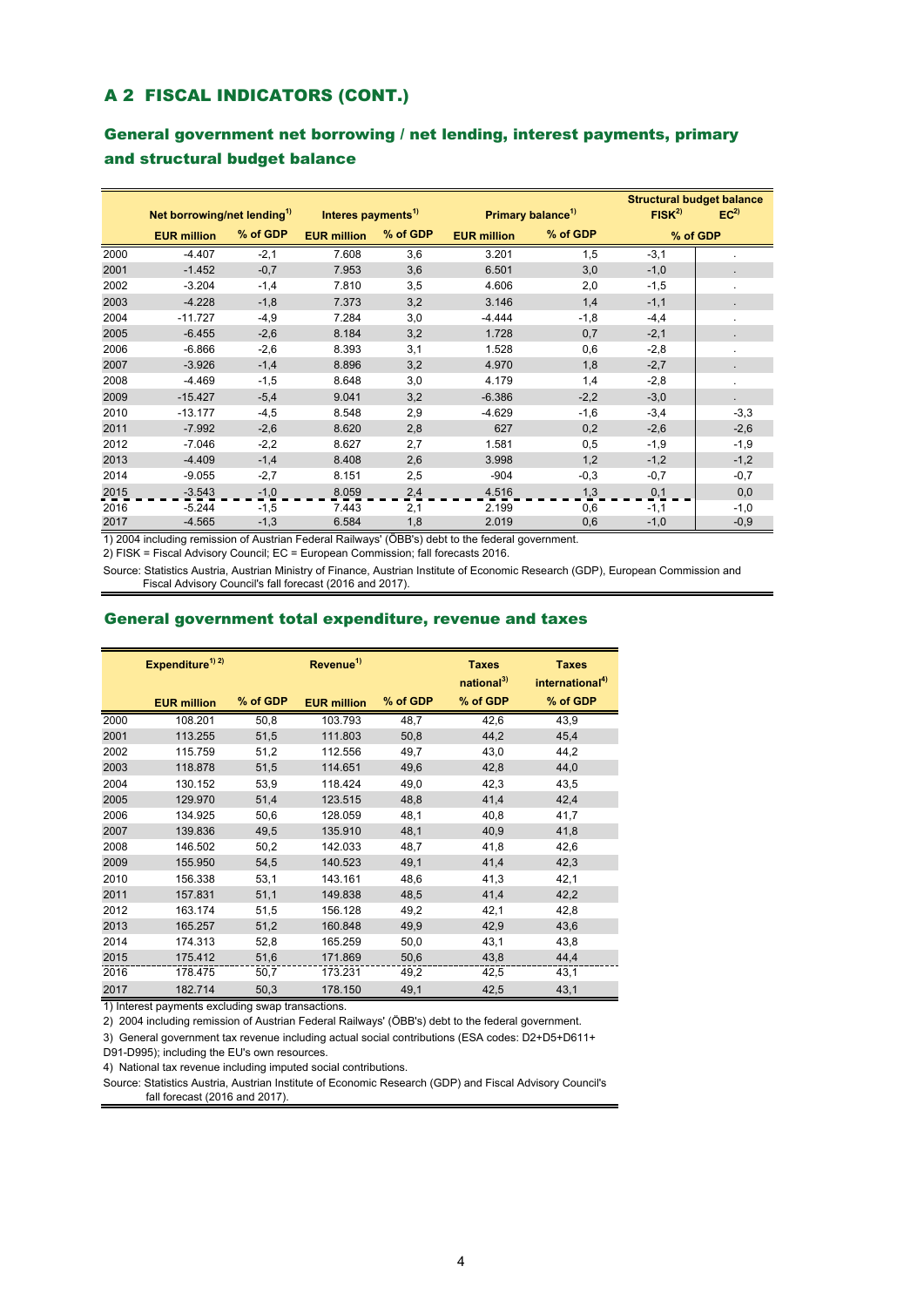### A 2 FISCAL INDICATORS (CONT.)

#### Structure of general govt. expenditure and revenue by subsector 2014 (unconsolidated) $<sup>1</sup>$ </sup>

|                                                                         | Central govnt. |                    | State govnt. |                    | Local govnt. |                    | Social sec. funds |                    | Total      |       |
|-------------------------------------------------------------------------|----------------|--------------------|--------------|--------------------|--------------|--------------------|-------------------|--------------------|------------|-------|
| 2014                                                                    | <b>EUR</b>     |                    | <b>EUR</b>   |                    | <b>EUR</b>   |                    | <b>EUR</b>        |                    | <b>EUR</b> |       |
|                                                                         | million        | ratio <sup>®</sup> | million      | ratio <sup>-</sup> | million      | ratio <sup>-</sup> | million           | ratio <sup>-</sup> | million    | ratio |
| Expenditure                                                             |                |                    |              |                    |              |                    |                   |                    |            |       |
| Intermediate consumption                                                | 8.970          | 42,1               | 4.845        | 22,7               | 6.576        | 30,9               | 922               | 4,3                | 21.313     | 100,0 |
| Compensation of employees                                               | 14.273         | 40,4               | 10.544       | 29,8               | 8.673        | 24,5               | 1.851             | 5,2                | 35.342     | 100,0 |
| Paid taxes <sup>2)</sup>                                                | 668            | 40,5               | 509          | 30,9               | 408          | 24,7               | 63                | 3,8                | 1.648      | 100,0 |
| <b>Current and personal expenditure</b>                                 | 23.911         | 41,0               | 15.899       | 27,3               | 15.657       | 26,9               | 2.836             | 4,9                | 58.303     | 100,0 |
| Social benefits other than social transfers in<br>kind                  | 18.053         | 28,4               | 3.325        | 5,2                | 2.350        | 3,7                | 39.916            | 62,7               | 63.645     | 100,0 |
| Social benefits in kind <sup>3)</sup>                                   | 508            | 3,9                | 1.880        | 14,5               | 1.580        | 12,2               | 8.982             | 69,4               | 12.950     | 100,0 |
| Other current transfers <sup>4)</sup>                                   | 4.587          | 52,9               | 2.346        | 27,1               | 1.681        | 19,4               | 53                | 0,6                | 8.666      | 100,0 |
| <b>Transfers to private households</b>                                  | 23.149         | 27,2               | 7.551        | 8,9                | 5.610        | 6,6                | 48.951            | 57,4               | 85.261     | 100,0 |
| <b>Subsidies</b>                                                        | 3.101          | 66,6               | 913          | 19,6               | 516          | 11,1               | 124               | 2,7                | 4.654      | 100,0 |
| Capital transfers <sup>4)</sup>                                         | 6.410          | 78,0               | 965          | 11,7               | 836          | 10,2               | $\overline{7}$    | 0,1                | 8.218      | 100,0 |
| <b>Transfers to market producers</b>                                    | 9.511          | 73,9               | 1.879        | 14,6               | 1.352        | 10,5               | 131               | 1,0                | 12.873     | 100,0 |
| Intergovernmental transfers                                             | 48.669         | 80,8               | 3.483        | 5,8                | 2.803        | 4,7                | 5.282             | 8,8                | 60.237     | 100,0 |
| Interest payments <sup>5)</sup>                                         | 7.636          | 93,6               | 423          | 5,2                | 97           | 1,2                | 2                 | 0,0                | 8.158      | 100,0 |
| Gross capital formation<br>Acquisitions less disposals of non-financial | 5.266          | 53,5               | 1.529        | 15,5               | 2.885        | 29,3               | 166               | 1,7                | 9.845      | 100,0 |
| non-produced assets <sup>6)</sup>                                       | $-30$          | 24,0               | $-30$        | 23,7               | $-65$        | 51,3               | $-1$              | 1,0                | $-126$     | 100,0 |
| <b>Other expenditure</b>                                                | 12.872         | 72,0               | 1.921        | 10,7               | 2.917        | 16,3               | 166               | 0,9                | 17.877     | 100,0 |
| Total expenditure                                                       | 118.111        | 50,4               | 30.733       | 13,1               | 28.340       | 12,1               | 57.366            | 24,5               | 234.551    | 100,0 |
|                                                                         |                |                    |              |                    |              |                    |                   |                    |            |       |
| Revenue                                                                 |                |                    |              |                    |              |                    |                   |                    |            |       |
| Taxes on production and imports                                         | 43.185         | 90,4               | 498          | 1,0                | 4.105        | 8,6                | $\mathbf 0$       | 0,0                | 47.789     | 100,0 |
| Current taxes on income and wealth                                      | 44.529         | 97,3               | 1.175        | 2,6                | 71           | 0,2                | 0                 | 0,0                | 45.775     | 100,0 |
| <b>Taxes</b>                                                            | 87.714         | 93,7               | 1.672        | 1,8                | 4.176        | 4,5                | $\mathbf{0}$      | 0,0                | 93.563     | 100,0 |
| Actual social contributions                                             | 7.284          | 15,0               | 500          | 1,0                | 265          | 0,5                | 40.572            | 83,4               | 48.621     | 100,0 |
| Employer's imputed social contributions <sup>7</sup>                    | 869            | 45,5               | 607          | 31,7               | 385          | 20,1               | 51                | 2,6                | 1.912      | 100,0 |
| <b>Social contributions</b>                                             | 8.154          | 16,1               | 1.106        | 2,2                | 650          | 1,3                | 40.623            | 80,4               | 50.532     | 100,0 |
| Intergovernmental transfers                                             | 1.445          | 2,4                | 24.798       | 41,2               | 17.480       | 29,0               | 16.515            | 27,4               | 60.237     | 100,0 |
| Sales from production <sup>8)</sup>                                     | 7.524          | 53,4               | 2.160        | 15,3               | 4.293        | 30,5               | 117               | 0,8                | 14.094     | 100,0 |
| Property income                                                         | 1.884          | 54,1               | 807          | 23,2               | 662          | 19,0               | 130               | 3,7                | 3.483      | 100,0 |
| Transfers <sup>4) 9)</sup>                                              | 2.064          | 57,6               | 267          | 7,4                | 973          | 27,1               | 283               | 7,9                | 3.586      | 100,0 |
| Other revenue                                                           | 11.472         | 54,2               | 3.233        | 15,3               | 5.927        | 28,0               | 531               | 2,5                | 21.163     | 100,0 |
| Total revenue                                                           | 108.785        | 48,2               | 30.810       | 13,7               | 28.233       | 12,5               | 57.669            | 25,6               | 225.496    | 100,0 |
| Net lending/net borrowing                                               | $-9.326$       |                    | 76           |                    | $-107$       |                    | 302               |                    | $-9.055$   |       |

1) According to the ESA 2010.

2) Taxes on production and imports (D2) and current taxes on income and wealth (D5).

3) Social benefits in kind by market producers. Other social benefits in kind are included in P2 (intermediate consumption).

4) Excluding transfers between public entities (intergovernmental transfers).

5) Interest expense on government debt excluding swap transactions.

6) Acquisition less sales of real estate.

7) General government's imputed pension contribution for civil servants.

8) Market output (P11), output produced for own final use (P12), and payments for other non-market output (P131).

9) Other current transfers (D7) and capital transfers (D9) without intergovernmental transfers.

Source: Statistics Austria (October 2016).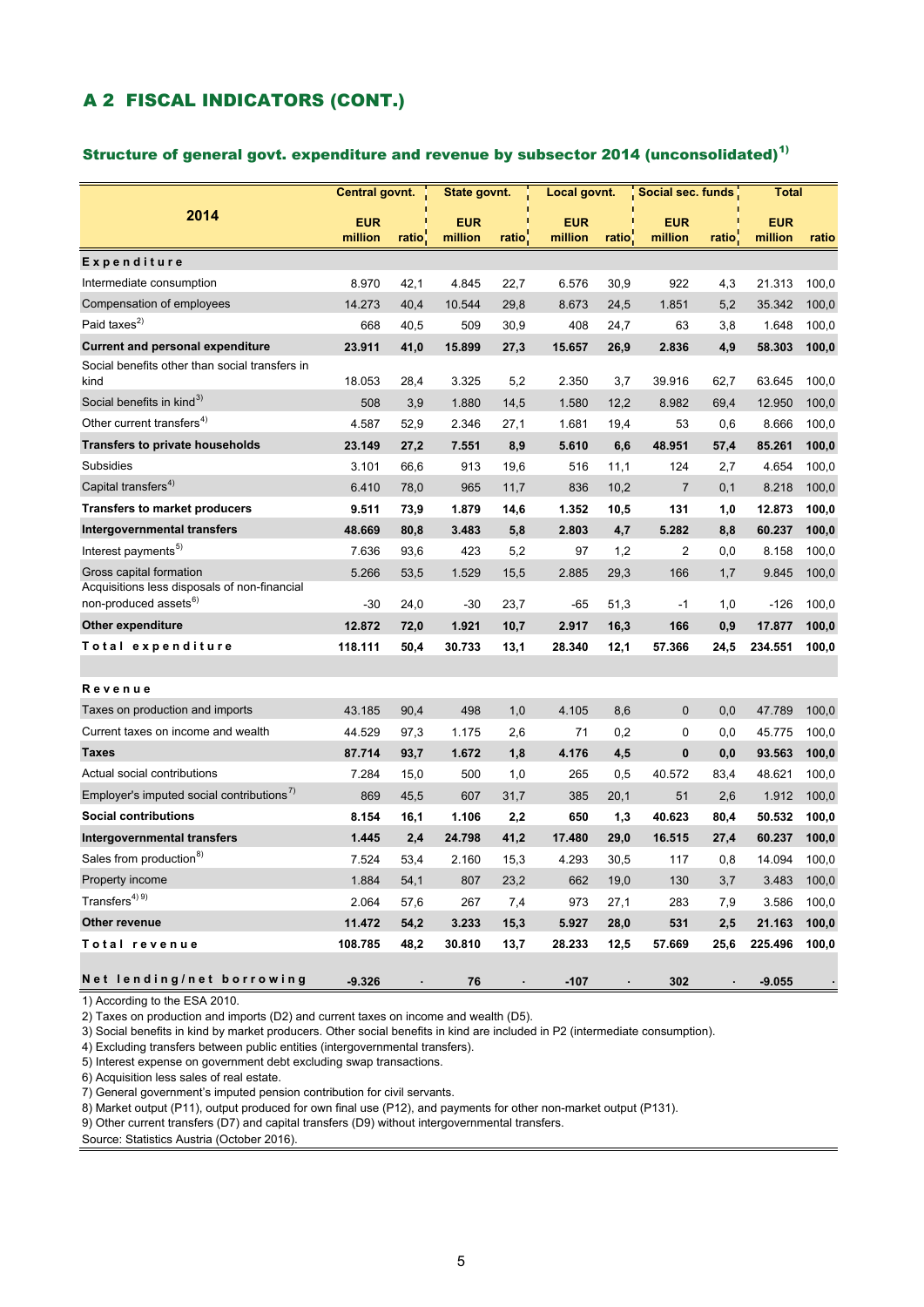### A 2 FISCAL INDICATORS (CONT.)

#### Structure of general govt. expenditure and revenue by subsector 2015 (unconsolidated)<sup>1)</sup>

|                                                                | Central govnt.        |       | State govnt.          |                    | Local govnt.          |                    | Social sec. funds     |                    | <b>Total</b>          |       |
|----------------------------------------------------------------|-----------------------|-------|-----------------------|--------------------|-----------------------|--------------------|-----------------------|--------------------|-----------------------|-------|
| 2015                                                           | <b>EUR</b><br>million | ratio | <b>EUR</b><br>million | ratio <sup>®</sup> | <b>EUR</b><br>million | ratio <sup>-</sup> | <b>EUR</b><br>million | ratio <sup>®</sup> | <b>EUR</b><br>million | ratio |
| Expenditure                                                    |                       |       |                       |                    |                       |                    |                       |                    |                       |       |
| Intermediate consumption                                       | 9.143                 | 41,9  | 4.923                 | 22.6               | 6.801                 | 31,2               | 958                   | 4.4                | 21.825                | 100,0 |
| Compensation of employees                                      | 14.802                | 40,4  | 10.991                | 30,0               | 8.972                 | 24,5               | 1.875                 | 5,1                | 36.640                | 100,0 |
| Paid taxes $^{2)}$                                             | 695                   | 40,2  | 548                   | 31,7               | 422                   | 24,4               | 64                    | 3,7                | 1.728                 | 100,0 |
| <b>Current and personal expenditure</b>                        | 24.640                | 40,9  | 16.462                | 27,3               | 16.195                | 26,9               | 2.897                 | 4,8                | 60.194                | 100,0 |
| Social benefits other than social<br>transfers in kind         | 18.691                | 28,6  | 3.374                 | 5,2                | 2.460                 | 3,8                | 40.804                | 62,5               | 65.328                | 100,0 |
| Social benefits in kind <sup>3)</sup>                          | 604                   | 4,4   | 2.026                 | 14,8               | 1.667                 | 12,2               | 9.424                 | 68,7               | 13.721                | 100,0 |
| Other current transfers <sup>4)</sup>                          | 4.855                 | 52,9  | 2.513                 | 27,4               | 1.756                 | 19,1               | 54                    | 0,6                | 9.177                 | 100,0 |
| <b>Transfers to private households</b>                         | 24.149                | 27,4  | 7.913                 | 9,0                | 5.883                 | 6,7                | 50.282                | 57,0               | 88.226                | 100,0 |
| <b>Subsidies</b>                                               | 3.179                 | 67,9  | 889                   | 19,0               | 486                   | 10,4               | 127                   | 2,7                | 4.680                 | 100,0 |
| Capital transfers <sup>4)</sup>                                | 2.591                 | 59,4  | 881                   | 20,2               | 880                   | 20,2               | $\overline{7}$        | 0,2                | 4.359                 | 100,0 |
| <b>Transfers to market producers</b>                           | 5.770                 | 63,8  | 1.770                 | 19,6               | 1.366                 | 15,1               | 134                   | 1,5                | 9.040                 | 100,0 |
| Intergovernmental transfers                                    | 49.973                | 80,6  | 3.575                 | 5,8                | 2.961                 | 4,8                | 5.480                 | 8,8                | 61.989                | 100,0 |
| Interest payments <sup>5)</sup>                                | 7.615                 | 94,3  | 380                   | 4,7                | 78                    | 1,0                | 2                     | 0,0                | 8.075                 | 100,0 |
| Gross capital formation<br>Acquisitions less disposals of non- | 5.410                 | 54,5  | 1.419                 | 14,3               | 2.932                 | 29,5               | 172                   | 1,7                | 9.934                 | 100,0 |
| financial non-produced assets <sup>6)</sup>                    | $-23$                 | 40,5  | $-16$                 | 29,0               | $-17$                 | 30,6               | 0                     | 0,0                | $-56$                 | 100,0 |
| <b>Other expenditure</b>                                       | 13.003                | 72,4  | 1.783                 | 9,9                | 2.993                 | 16,7               | 174                   | 1,0                | 17.952                | 100,0 |
| Total expenditure                                              | 117.534               | 49,5  | 31.502                | 13,3               | 29.398                | 12,4               | 58.966                | 24,8               | 237.401               | 100,0 |
|                                                                |                       |       |                       |                    |                       |                    |                       |                    |                       |       |
| Revenue                                                        |                       |       |                       |                    |                       |                    |                       |                    |                       |       |
| Taxes on production and imports                                | 44.526                | 90,6  | 485                   | 1.0                | 4.140                 | 8,4                | $\Omega$              | 0.0                | 49.151                | 100,0 |
| Current taxes on income and wealth                             | 47.658                | 97,5  | 1.174                 | 2,4                | 71                    | 0,1                | 0                     | 0,0                | 48.903                | 100,0 |
| Taxes                                                          | 92.184                | 94,0  | 1.659                 | 1,7                | 4.211                 | 4,3                | $\mathbf{0}$          | 0,0                | 98.054                | 100,0 |
| Actual social contributions                                    | 7.547                 | 15,0  | 514                   | 1,0                | 266                   | 0,5                | 42.050                | 83,5               | 50.377                | 100,0 |
| Employer's imputed social contributions                        | 874                   | 45,8  | 604                   | 31,6               | 383                   | 20,1               | 48                    | 2,5                | 1.909                 | 100,0 |
| <b>Social contributions</b>                                    | 8.421                 | 16,1  | 1.118                 | 2,1                | 650                   | 1,2                | 42.098                | 80,5               | 52.286                | 100,0 |
| Intergovernmental transfers                                    | 1.280                 | 2,1   | 25.757                | 41,6               | 18.352                | 29,6               | 16.600                | 26,8               | 61.989                | 100,0 |
| Sales from production <sup>8)</sup>                            | 7.804                 | 53,7  | 2.199                 | 15,1               | 4.417                 | 30,4               | 118                   | 0,8                | 14.539                | 100,0 |
| Property income                                                | 1.788                 | 54,3  | 735                   | 22,3               | 643                   | 19,5               | 129                   | 3,9                | 3.294                 | 100,0 |
| Transfers $4)$ $9)$                                            | 2.069                 | 56,0  | 232                   | 6,3                | 1.108                 | 30,0               | 286                   | 7,7                | 3.695                 | 100,0 |
| Other revenue                                                  | 11.661                | 54,2  | 3.166                 | 14,7               | 6.169                 | 28,7               | 533                   | 2,5                | 21.529                | 100,0 |
| Total revenue                                                  | 113.546               | 48,6  | 31.699                | 13,6               | 29.382                | 12,6               | 59.232                | 25,3               | 233.858               | 100,0 |
| Net lending/net borrow<br>ing                                  | $-3.988$              |       | 196                   |                    | $-17$                 |                    | 266                   |                    | $-3.543$              |       |

1) According to the ESA 2010.

2) Taxes on production and imports (D2) and current taxes on income and wealth (D5).

3) Social benefits in kind by market producers. Other social benefits in kind are included in P2 (intermediate consumption).

4) Excluding transfers between public entities (intergovernmental transfers).

5) Interest expense on government debt excluding swap transactions.

6) Acquisition less sales of real estate.

7) General government's imputed pension contribution for civil servants.

8) Market output (P11), output produced for own final use (P12), and payments for other non-market output (P131).

9) Other current transfers (D7) and capital transfers (D9) without intergovernmental transfers.

Source: Statistics Austria (October 2016).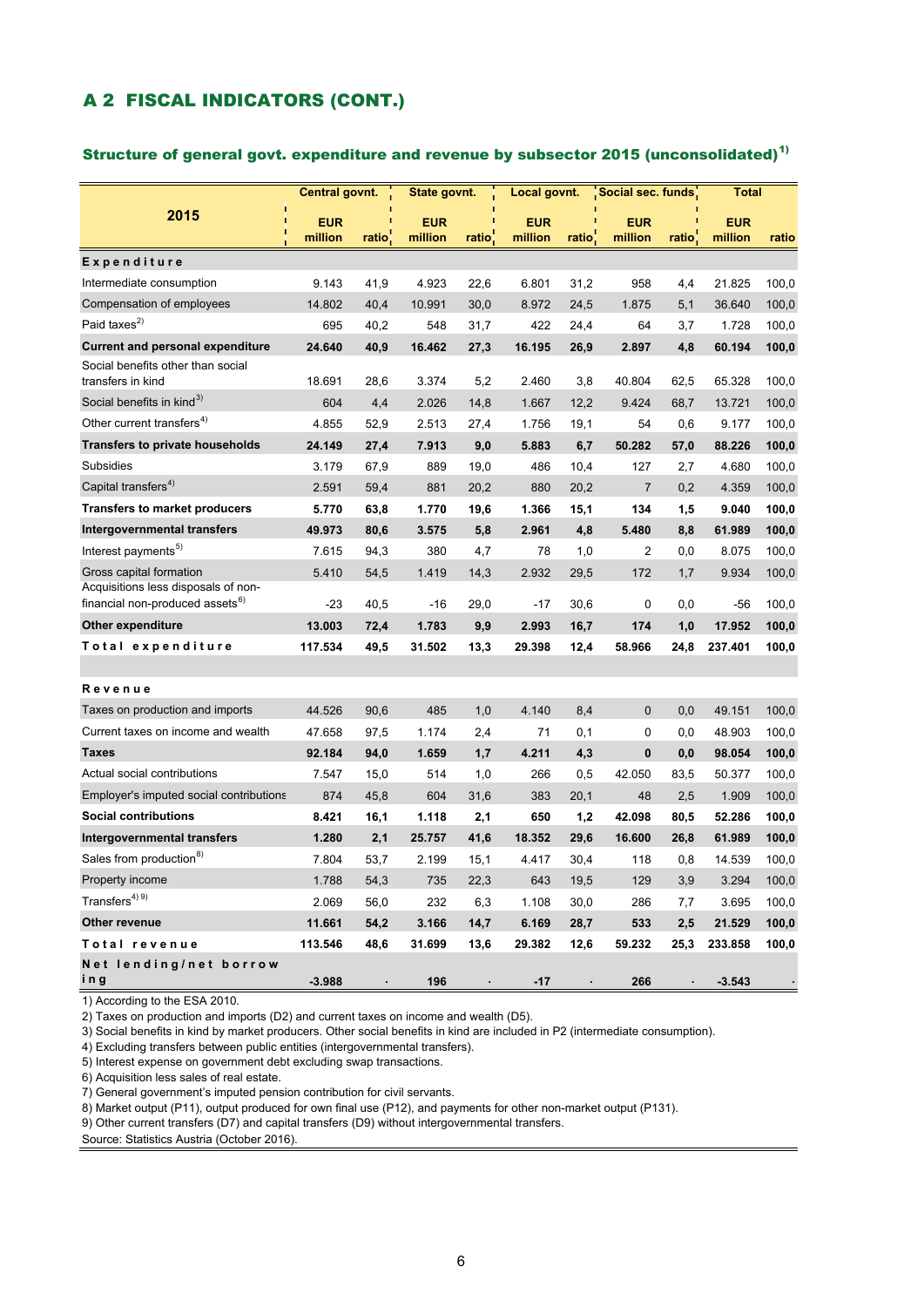# A 3 FEDERAL GOVERNMENT GROSS DEBT<sup>1)</sup> AND NET DEFICIT

|            |                                 |        |                          | Net change                          |                            | Debt at year-end |                                |                          |                            |                      |                    |
|------------|---------------------------------|--------|--------------------------|-------------------------------------|----------------------------|------------------|--------------------------------|--------------------------|----------------------------|----------------------|--------------------|
|            |                                 |        |                          |                                     |                            |                  |                                | Foreign                  |                            |                      |                    |
|            |                                 |        |                          |                                     |                            |                  |                                | currency                 |                            | Federal <sup>'</sup> | <b>Net</b>         |
|            | Euro debt $^{2)}$<br><b>EUR</b> |        | <b>EUR</b>               | Foreign currency debt <sup>3)</sup> | <b>Total</b><br><b>EUR</b> |                  | Euro debt <sup>2)</sup>        | debt <sup>3</sup>        | <b>Total</b><br><b>EUR</b> | debt                 | $\sqrt{ }$ deficit |
|            | million                         | %      | million                  | $\%$                                | million                    | $\%$             | <b>EUR million EUR million</b> |                          | million                    | % of GDP             |                    |
|            |                                 |        |                          |                                     |                            |                  |                                |                          |                            |                      |                    |
| 1970       | 182                             | 8,1    | 53                       | 5,7                                 | 252                        | 8,0              | 2.441                          | 980                      | 3.421                      | 12,5                 | 0,6                |
| 1971       | 82                              | 3,4    | $-99$                    | $-10,1$                             | $-16$                      | $-0,5$           | 2.523                          | 882                      | 3.405                      | 11,2                 | 0,4                |
| 1972       | 352                             | 13,9   | $-133$                   | $-15,1$                             | 219                        | 6,4              | 2.875                          | 749                      | 3.623                      | 10,4                 | 0,3                |
| 1973       | 558                             | 19,4   | $-93$                    | $-12,5$                             | 465                        | 12,8             | 3.432                          | 655                      | 4.088                      | 10,4                 | 1,3                |
| 1974       | 45                              | 1,3    | 329                      | 50,1                                | 374                        | 9,1              | 3.478                          | 984                      | 4.462                      | 9,9                  | 1,9                |
| 1975       | 1.486                           | 42,7   | 1.346                    | 136,8                               | 2.832                      | 63,5             | 4.964                          | 2.330                    | 7.294                      | 15,3                 | 4,5                |
| 1976       | 2.218                           | 44,7   | 210                      | 9,0                                 | 2.428                      | 33,3             | 7.182                          | 2.540                    | 9.722                      | 17,5                 | 4,5                |
| 1977       | 1.332                           | 18,5   | 906                      | 35,7                                | 2.238                      | 23,0             | 8.514                          | 3.447                    | 11.961                     | 19,5                 | 3,6                |
| 1978       | 1.598                           | 18,8   | 916                      | 26,6                                | 2.513                      | 21,0             | 10.112                         | 4.362                    | 14.474                     | 22,3                 | 4,1                |
| 1979       | 2.042                           | 20,2   | 264                      | 6,0                                 | 2.306                      | 15,9             | 12.154                         | 4.626                    | 16.780                     | 23,6                 | 3,4                |
| 1980       | 182                             | 1,5    | 653                      | 14,1                                | 2.201                      | 13,1             | 13.702                         | 5.279                    | 18.981                     | 24,9                 | 2,9                |
| 1981       | 885                             | 6,5    | 1.593                    | 30,2                                | 2.478                      | 13,1             | 14.586                         | 6.872                    | 21.459                     | 26,4                 | 2,5                |
| 1982       | 2.363                           | 16,2   | 1.002                    | 14,6                                | 3.365                      | 15,7             | 16.950                         | 7.874                    | 24.824                     | 28,4                 | 4,0                |
| 1983       | 4.169                           | 24,6   | 1.253                    | 15,9                                | 5.422                      | 21,8             | 21.119                         | 9.127                    | 30.246                     | 32,5                 | 5,3                |
| 1984       | 4.377                           | 20,7   | $-482$                   | $-5,3$                              | 3.895                      | 12,9             | 25.496                         | 8.645                    | 34.141                     | 34,9                 | 4,4                |
| 1985       | 4.075                           | 16,0   | $-17$                    | $-0,2$                              | 4.057                      | 11,9             | 29.570                         | 8.628                    | 38.198                     | 37,0                 | 4,4                |
| 1986       | 6.204                           | 21,0   | 428                      | 5,0                                 | 6.632                      | 17,4             | 35.774                         | 9.055                    | 44.830                     | 41,2                 | 5,1                |
| 1987       | 5.852                           | 16,4   | $10\,$                   | 0,1                                 | 5.862                      | 13,1             | 41.626                         | 9.065                    | 50.691                     | 44,9                 | 4,7                |
| 1988       | 3.131                           | 7,5    | 441                      | 4,9                                 | 3.572                      | 7,0              | 44.757                         | 9.506                    | 54.263                     | 45,8                 | 4,1                |
| 1989       | 4.249                           | 9,5    | $-361$                   | $-3,8$                              | 3.888                      | 7,2              | 49.006                         | 9.145                    | 58.150                     | 45,9                 | 3,6                |
| 1990       | 3.773                           | 7,7    | 692                      | 7,6                                 | 4.465                      | 7,7              | 52.779                         | 9.837                    | 62.616                     | 46,0                 | 3,4                |
| 1991       | 4.581                           | 8,7    | 952                      | 9,7                                 | 5.533                      | 8,8              | 57.360                         | 10.789                   | 68.149                     | 46,7                 | 3,1                |
| 1992       | 2.221                           | 3,9    | 1.721                    | 16,0                                | 3.942                      | 5,8              | 59.581                         | 12.510                   | 72.091                     | 46,8                 | 3,1                |
| 1993       | 5.471                           | 9,2    | 2.959                    | 23,7                                | 8.430                      | 11,7             | 65.052                         | 15.469                   | 80.521                     | 50,6                 | 4,5                |
| 1994       | 5.052                           | 7,8    | 3.494                    | 22,6                                | 8.547                      | 10,6             | 70.104                         | 18.963                   | 89.068                     | 53,3                 | 4,6                |
| 1995       | 6.295                           | 9,0    | 2.193                    | 11,6                                | 8.488                      | 9,5              | 76.400                         | 21.156                   | 97.556                     | 55,4                 | 4,9                |
| 1996       | 3.602                           | 4,7    | 356                      | 1,7                                 | 3.958                      | 4,1              | 80.001                         | 21.512                   | 101.514                    | 55,7                 | 3,6                |
| 1997       | 5.099                           | 6,4    | 647                      | 3,0                                 | 5.746                      | 5,7              | 85.100                         | 22.160                   | 107.260                    | 57,0                 | 2,6                |
| 1998       | $-1.366$                        | $-1,6$ | 5.709                    | 25,8                                | 4.343                      | 4,0              | 83.734                         | 27.869                   | 111.603                    | 57,0                 | 2,5                |
| $1998^{4}$ |                                 |        |                          |                                     |                            |                  | 97.939                         | 13.664                   | 111.603                    | 57,0                 | 2,5                |
| 1999       | 3.257                           | 3,3    | 3.115                    | 22,8                                | 6.372                      | 5,7              | 101.196                        | 16.778                   | 117.974                    | 58,0                 | 2,4                |
| 2000       | 2.788                           | 2,8    | $-56$                    | $-0,3$                              | 2.731                      | 2,3              | 103.984                        | 16.722                   | 120.705                    | 56,6                 | 1,3                |
| 2001       | 1.236                           | 1,2    | $-529$                   | $-3,2$                              | 707                        | 0,6              | 105.220                        | 16.193                   | 121.413                    | 55,2                 | 0,6                |
| 2002       | 3.028                           | 2,9    | $-487$                   | $-3,0$                              | 2.541                      | 2,1              | 108.248                        | 15.705                   | 123.953                    | 54,8                 | 1,1                |
| 2003       | 4.730                           | 4,4    | $-1.806$                 | $-11,5$                             | 2.924                      | 2,4              | 112.979                        | 13.899                   | 126.878                    | 54,9                 | 1,5                |
| 2004       | 9.460                           | 8,4    | $-787$                   | $-5,7$                              | 8.673                      | 6,8              | 122.439                        | 13.112                   | 135.550                    | 56,1                 | 1,9                |
| 2005       | 7.256                           | 5,9    | $-1.477$                 | $-11,3$                             | 5.779                      | 4,3              | 129.694                        | 11.635                   | 141.329                    | 55,9                 | 1,8                |
| 2006       | 7.252                           | 5,6    | $-3.316$                 | $-28,5$                             | 3.936                      | 2,8              | 136.946                        | 8.319                    | 145.265                    | 54,5                 | 1,7                |
| 2007       | 3.136                           | 2,3    | $-1.025$                 | $-12,3$                             | 2.111                      | 1,5              | 140.082                        | 7.294                    | 147.376                    | 52,2                 | 1,0                |
| 2008       | 14.019                          | 10,0   | 576                      | 7,9                                 | 14.595                     | 9,9              | 154.102                        | 7.869                    | 161.971                    | 55,5                 | 3,3                |
| 2009       | 9.521                           | 6,2    | $-2.777$                 | $-35,3$                             | 6.744                      | 4,2              | 163.623                        | 5.092                    | 168.715                    | 59,0                 | 2,5                |
| 2010       | 9.291                           | 5,7    | $-1.236$                 | $-24,3$                             | 8.055                      | 4,8              | 172.914                        | 3.856                    | 176.770                    | 60,0                 | 2,7                |
| 2011       | 7.637                           | 4,4    | $-1.232$                 | $-31,9$                             | 6.405                      | 3,6              | 180.551                        | 2.624                    | 183.176                    | 59,4                 | 1,4                |
| 2012       | 8.999                           | 5,0    | $-2.624$                 | $-100,0$                            | 6.375                      | 3,5              | 189.550                        | $\blacksquare$           | 189.550                    | 59,8                 | 2,2                |
| 2013       | 4.392                           | 2,3    | $\blacksquare$           | $\mathcal{L}_{\mathcal{A}}$         | 4.392                      | 2,3              | 193.942                        | $\overline{\phantom{a}}$ | 193.942                    | 60,1                 | 1,3                |
| 2014       | 2.269                           | 1,2    | $\overline{\phantom{a}}$ | ۰                                   | 2.269                      | 1,2              | 196.211                        | $\blacksquare$           | 196.211                    | 59,4                 | 1,0                |
| 2015       | 2.901                           | 1,5    | $\overline{\phantom{a}}$ | $\qquad \qquad \blacksquare$        | 2.901                      | 1,5              | 199.113                        | $\overline{\phantom{a}}$ | 199.113                    | 58,6                 | 0,5                |

1) Since 1989 including derivatives (swap transactions), since 1993 excluding own holdings of federal securities, since 1998 excluding public entities debt.

2) Euro debt; schilling debt until the end of 1998.

3) Foreign currency debt converted to euro at mid-market exchange rates at year-end.

4) Retrograde calculation.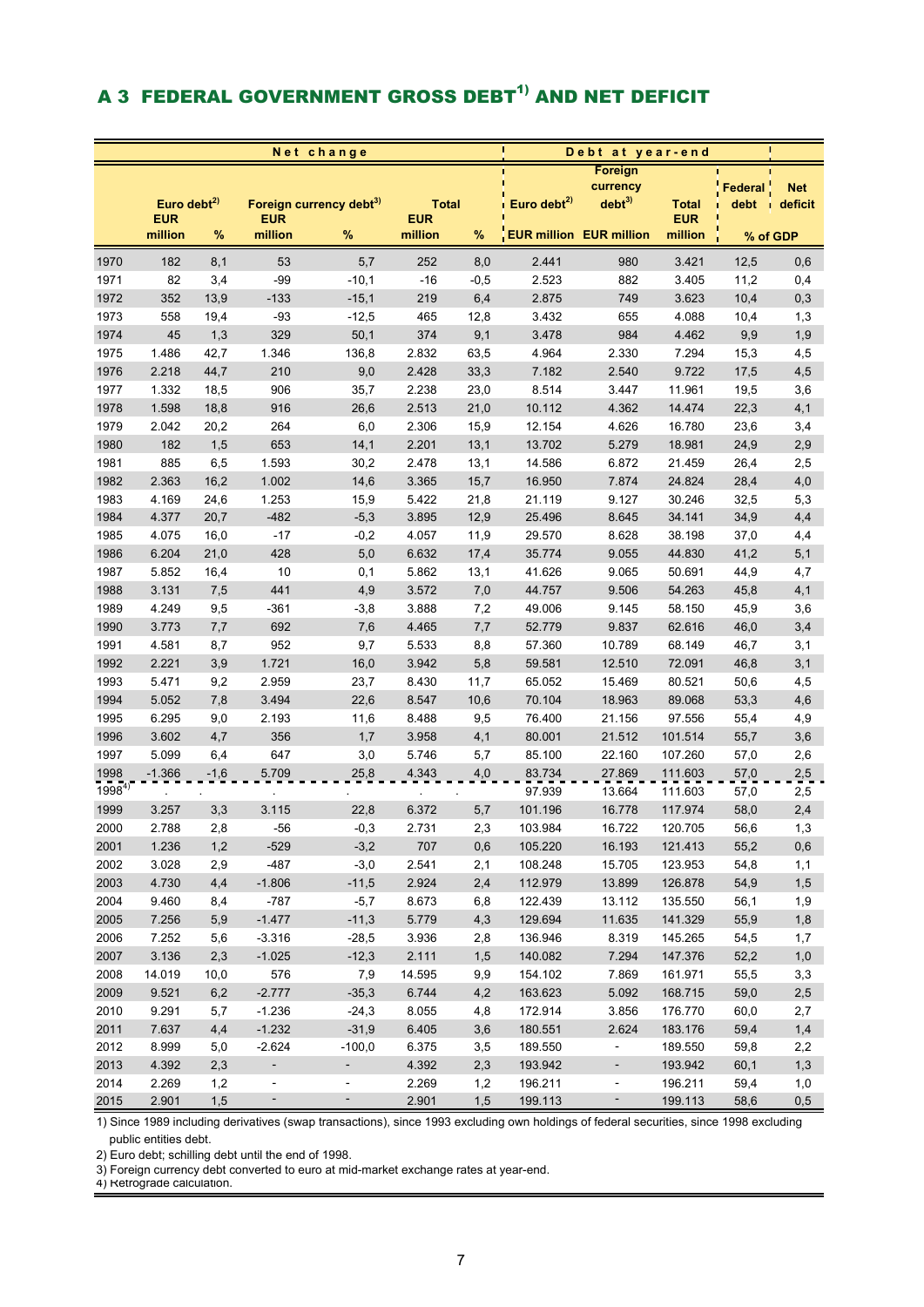# **A 4 FEDERAL DEBT SERVICING COSTS<sup>1)</sup>**

**Interest and redemption payments** (EUR million)

| <b>EUR</b><br>million | <b>Interest</b><br>payments | Other costs <sup>2)</sup> | <b>Total</b> | <b>Redemption</b><br>payments | <b>Servicing</b><br>costs total |
|-----------------------|-----------------------------|---------------------------|--------------|-------------------------------|---------------------------------|
| 1970                  | 198                         | 16                        | 214          | 362                           | 576                             |
| 1971                  | 213                         | 22                        | 235          | 440                           | 675                             |
| 1972                  | 218                         | 24                        | 242          | 454                           | 696                             |
| 1973                  | 235                         | 26                        | 261          | 412                           | 673                             |
| 1974                  | 265                         | 15                        | 280          | 500                           | 780                             |
| 1975                  | 343                         | 85                        | 428          | 545                           | 973                             |
| 1976                  | 572                         | 84                        | 656          | 780                           | 1.436                           |
| 1977                  | 717                         | 64                        | 781          | 871                           | 1.652                           |
| 1978                  | 937                         | 65                        | 1.002        | 1.146                         | 2.148                           |
| 1979                  | 1.089                       | 55                        | 1.144        | 1.307                         | 2.451                           |
| 1980                  | 1.239                       | 56                        | 1.294        | 1.321                         | 2.615                           |
| 1981                  | 1.460                       | 49                        | 1.509        | 1.756                         | 3.265                           |
| 1982                  | 1.798                       | 69                        | 1.867        | 1.832                         | 3.699                           |
| 1983                  | 1.913                       | 78                        | 1.991        | 1.857                         | 3.848                           |
| 1984                  | 2.363                       | 90                        | 2.453        | 2.386                         | 4.839                           |
| 1985                  | 2.666                       | 96                        | 2.761        | 2.301                         | 5.062                           |
| 1986                  | 2.952                       | 106                       | 3.058        | 2.444                         | 5.502                           |
| 1987                  | 3.427                       | 93                        | 3.519        | 2.551                         | 6.070                           |
| 1988                  | 3.653                       | 107                       | 3.760        | 2.853                         | 6.613                           |
| 1989                  | 3.865                       | 93                        | 3.958        | 2.522                         | 6.480                           |
| 1990                  | 4.305                       | 99                        | 4.404        | 2.392                         | 6.796                           |
| 1991                  | 4.829                       | 117                       | 4.946        | 2.376                         | 7.322                           |
| 1992                  | 5.230                       | 121                       | 5.351        | 3.068                         | 8.418                           |
| 1993                  | 5.464                       | 48                        | 5.512        | 3.986                         | 9.498                           |
| 1994                  | 5.476                       | 153                       | 5.629        | 4.875                         | 10.504                          |
| 1995                  | 5.946                       | 164                       | 6.109        | 8.617                         | 14.726                          |
| 1996                  | 6.259                       | 175                       | 6.434        | 7.820                         | 14.254                          |
| 1997                  | 6.381                       | 67                        | 6.448        | 6.982                         | 13.430                          |
| 1998                  | 6.549                       | $-295$                    | 6.254        | 10.995                        | 17.249                          |
| 1999                  | 6.641                       | 4                         | 6.646        | 11.559                        | 18.205                          |
| 2000                  | 6.761                       | 231                       | 6.993        | 13.320                        | 20.313                          |
| 2001                  | 6.560                       | $-96$                     | 6.463        | 11.357                        | 17.820                          |
| 2002                  | 6.577                       | -9                        | 6.569        | 14.435                        | 21.003                          |
| 2003                  | 6.302                       | $-46$                     | 6.256        | 16.269                        | 22.525                          |
| 2004                  | 6.362                       | -131                      | 6.231        | 15.056                        | 21.288                          |
| 2005                  | 6.789                       | $-323$                    | 6.466        | 19.561                        | 26.027                          |
| 2006                  | 6.920                       | -75                       | 6.846        | 18.076                        | 24.922                          |
| 2007                  | 6.642                       | 114                       | 6.757        | 19.935                        | 26.691                          |
| 2008                  | 6.632                       | 70                        | 6.702        | 10.421                        | 17.123                          |
| 2009                  | 6.749                       | $-30$                     | 6.718        | 25.264                        | 31.983                          |
| 2010                  | 6.938                       | $-1.209$                  | 5.729        | 17.426                        | 23.155                          |
| 2011                  | 7.202                       | $-397$                    | 6.805        | 14.580                        | 21.385                          |
| 2012                  | 7.533                       | $-917$                    | 6.615        | 19.301                        | 25.916                          |
| 2013                  | 7.303                       | $-907$                    | 6.397        | 22.779                        | 29.176                          |
| 2014                  | 7.308                       | $-605$                    | 6.703        | 25.757                        | 32.460                          |
| 2015                  | 6.732                       | $-1.482$                  | 5.251        | 20.254                        | 25.504                          |

1) Since 1989 including derivatives (swap transactions), since 1998 excluding public entities debt. Including own holdings of federal securities since 1993. Since 2013 according to cash flow budget.

2) Other expenditure (commissions, issuing costs) and other revenue (issuing profits, lending fees).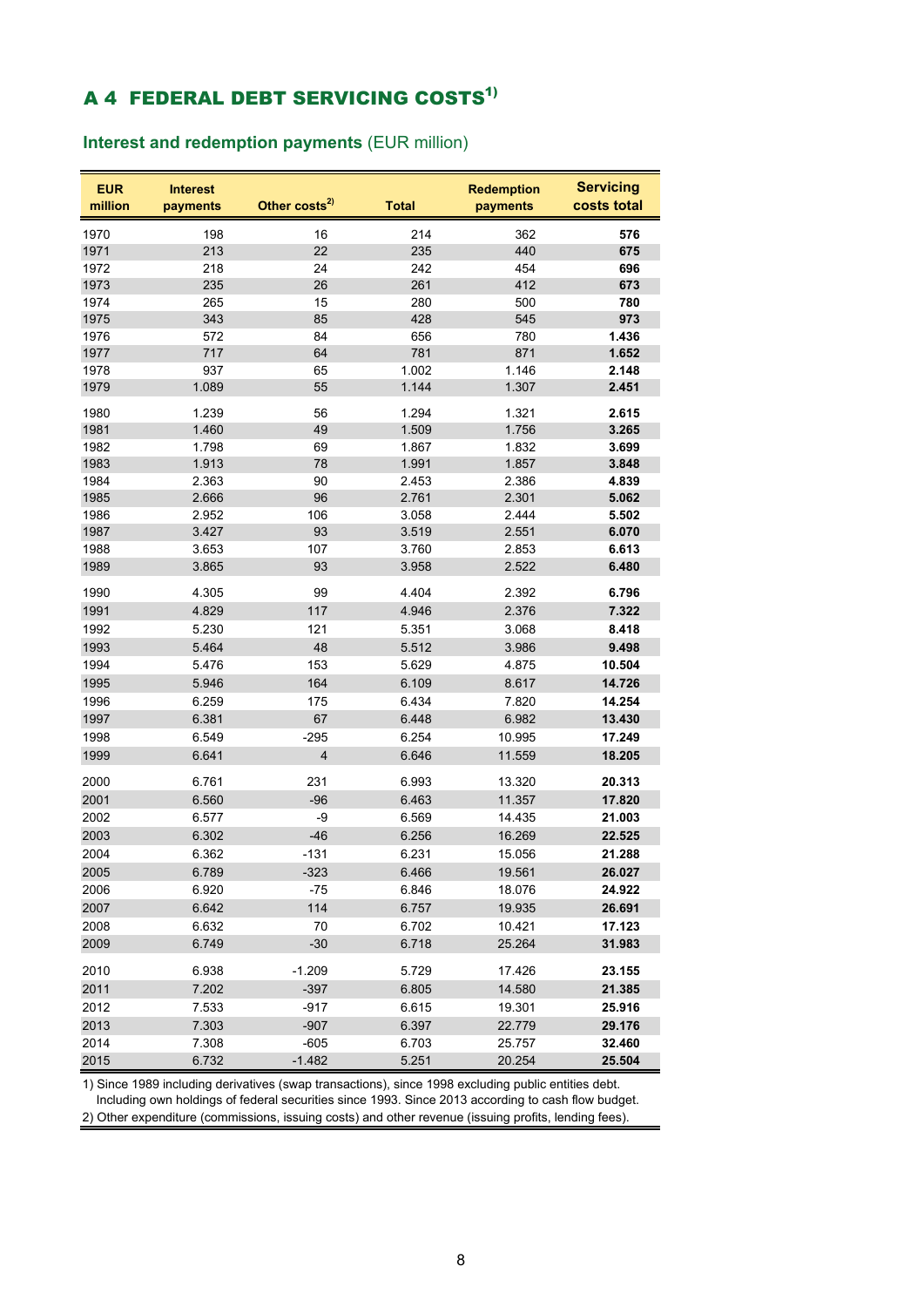### A 5 STRUCTURE OF FEDERAL GOVERNMENT GROSS DEBT

**Structure of federal government debt1)** (EUR million)

| Euro debt $^{2)}$ |              |                        |                          |              |                               |                          |                |                              |              |                    |  |
|-------------------|--------------|------------------------|--------------------------|--------------|-------------------------------|--------------------------|----------------|------------------------------|--------------|--------------------|--|
|                   |              |                        |                          |              |                               |                          |                |                              |              |                    |  |
|                   |              | Securitized euro debt  |                          |              |                               | Nonsecuritized euro debt |                |                              |              |                    |  |
|                   | <b>Bonds</b> | Federal<br>obligations | <b>Treasury</b><br>bills | <b>Total</b> | Insurance<br>company<br>loans | <b>Bank loans</b>        | Other<br>loans | Central<br>bank<br>debt      | <b>Total</b> | Euro debt<br>total |  |
| 1980              | 5.100        | 3.823                  | 2.252                    | 11.175       | 682                           | 1.596                    | 53             | 196                          | 2.527        | 13.702             |  |
| 1981              | 5.379        | 3.921                  | 2.336                    | 11.636       | 742                           | 1.990                    | 71             | 149                          | 2.951        | 14.586             |  |
| 1982              | 5.967        | 4.207                  | 3.028                    | 13.202       | 788                           | 2.732                    | 65             | 162                          | 3.748        | 16.950             |  |
| 1983              | 7.073        | 5.079                  | 3.425                    | 15.577       | 1.196                         | 4.103                    | 56             | 187                          | 5.542        | 21.119             |  |
| 1984              | 7.555        | 5.250                  | 3.574                    | 16.380       | 1.721                         | 7.137                    | 53             | 205                          | 9.116        | 25.496             |  |
| 1985              | 8.316        | 5.609                  | 3.655                    | 17.580       | 2.228                         | 9.566                    | 44             | 152                          | 11.990       | 29.570             |  |
| 1986              | 9.096        | 6.869                  | 3.886                    | 19.850       | 2.924                         | 12.885                   | 28             | 87                           | 15.924       | 35.774             |  |
| 1987              | 10.024       | 8.479                  | 4.437                    | 22.940       | 3.416                         | 15.208                   | 21             | 42                           | 18.686       | 41.626             |  |
| 1988              | 11.010       | 9.237                  | 5.175                    | 25.422       | 3.765                         | 15.526                   | 14             | 30                           | 19.335       | 44.757             |  |
| 1989              | 13.353       | 8.746                  | 6.633                    | 28.732       | 4.219                         | 16.019                   | 9              | 27                           | 20.274       | 49.006             |  |
| 1990              | 15.530       | 8.364                  | 8.406                    | 32.300       | 4.503                         | 15.938                   | 6              | 32                           | 20.479       | 52.779             |  |
| 1991              | 19.408       | 7.773                  | 8.903                    | 36.085       | 5.160                         | 16.076                   | 5              | 33                           | 21.275       | 57.360             |  |
| 1992              | 23.035       | 7.141                  | 7.835                    | 38.010       | 5.828                         | 15.701                   | 5              | 37                           | 21.571       | 59.581             |  |
| 1993              | 28.718       | 6.222                  | 8.801                    | 43.742       | 6.057                         | 15.212                   | 5              | 37                           | 21.310       | 65.052             |  |
| 1994              | 34.274       | 5.428                  | 8.820                    | 48.522       | 7.055                         | 14.397                   | 88             | 43                           | 21.583       | 70.104             |  |
| 1995              | 39.788       | 4.885                  | 7.870                    | 52.543       | 9.065                         | 14.788                   | $\overline{4}$ | $\overline{\phantom{a}}$     | 23.857       | 76.400             |  |
| 1996              | 43.951       | 4.182                  | 7.934                    | 56.066       | 10.514                        | 13.417                   | 3              | ÷,                           | 23.935       | 80.001             |  |
| 1997              | 50.588       | 2.478                  | 9.126                    | 62.192       | 10.358                        | 12.547                   | $\mathbf{3}$   |                              | 22.908       | 85.100             |  |
| 1998              | 55.935       | 1.602                  | 5.943                    | 63.480       | 9.883                         | 10.324                   | 47             |                              | 20.254       | 83.734             |  |
| $1998^{3}$        | 68.120       | 1.482                  | 7.631                    | 77.233       | 9.883                         | 10.776                   | 47             | ÷,                           | 20.706       | 97.939             |  |
| 1999              | 75.095       | 1.294                  | 5.988                    | 82.377       | 9.382                         | 9.196                    | 241            | ÷,                           | 18.819       | 101.196            |  |
| 2000              | 79.796       | 856                    | 5.241                    | 85.892       | 8.928                         | 9.161                    | $\overline{2}$ | ÷                            | 18.092       | 103.984            |  |
| 2001              | 85.532       | 1.461                  | 1.585                    | 88.578       | 8.302                         | 8.339                    | $\overline{2}$ | ÷,                           | 16.642       | 105.220            |  |
| 2002              | 90.470       | 951                    | 681                      | 92.103       | 7.586                         | 7.458                    | 1.101          | L.                           | 16.146       | 108.248            |  |
| 2003              | 96.744       | 835                    | 608                      | 98.187       | 6.863                         | 6.802                    | 1.127          | ÷,                           | 14.792       | 112.979            |  |
| 2004              | 104.647      | 1.718                  | 692                      | 107.057      | 6.065                         | 8.541                    | 776            | L.                           | 15.382       | 122.439            |  |
| 2005              | 108.813      | 3.336                  | 264                      | 112.412      | 4.919                         | 11.938                   | 426            | ÷,                           | 17.282       | 129.694            |  |
| 2006              | 115.711      | 5.441                  | 256                      | 121.407      | 3.134                         | 12.357                   | 48             | $\frac{1}{2}$                | 15.539       | 136.946            |  |
| 2007              | 121.478      | 4.357                  | 639                      | 126.475      | 2.099                         | 11.508                   | $\mathbf 1$    | ä,                           | 13.608       | 140.082            |  |
| 2008              | 129.339      | 3.607                  | 8.198                    | 141.144      | 1.828                         | 10.921                   | 208            | L.                           | 12.958       | 154.102            |  |
| 2009              | 140.922      | 2.648                  | 6.016                    | 149.587      | 1.626                         | 12.346                   | 65             | ÷                            | 14.037       | 163.623            |  |
| 2010              | 152.323      | 2.503                  | 4.274                    | 159.100      | 1.197                         | 12.612                   | 5              |                              | 13.815       | 172.914            |  |
| 2011              | 160.194      | 2.203                  | 3.894                    | 166.291      | 1.026                         | 13.180                   | 55             | $\qquad \qquad \blacksquare$ | 14.261       | 180.551            |  |
| 2012              | 168.367      | 1.953                  | 4.796                    | 175.116      | 961                           | 13.464                   | 10             | $\overline{a}$               | 14.434       | 189.550            |  |
| 2013              | 173.212      | 1.618                  | 5.151                    | 179.982      | 912                           | 13.038                   | 10             | $\overline{a}$               | 13.960       | 193.942            |  |
| 2014              | 173.899      | 1.618                  | 6.656                    | 182.174      | 892                           | 13.135                   | 10             | $\overline{\phantom{0}}$     | 14.037       | 196.211            |  |
| 2015              | 179.092      | 1.384                  | 4.780                    | 185.256      | 892                           | 12.955                   | 10             |                              | 13.857       | 199.113            |  |

1) Since 1989 including derivatives (swap transactions), since 1993 excluding own holdings of federal securities, since 1998 excluding public entities debt.

2) Euro debt; schilling debt until the end of 1998. 3) Retrograde calculation.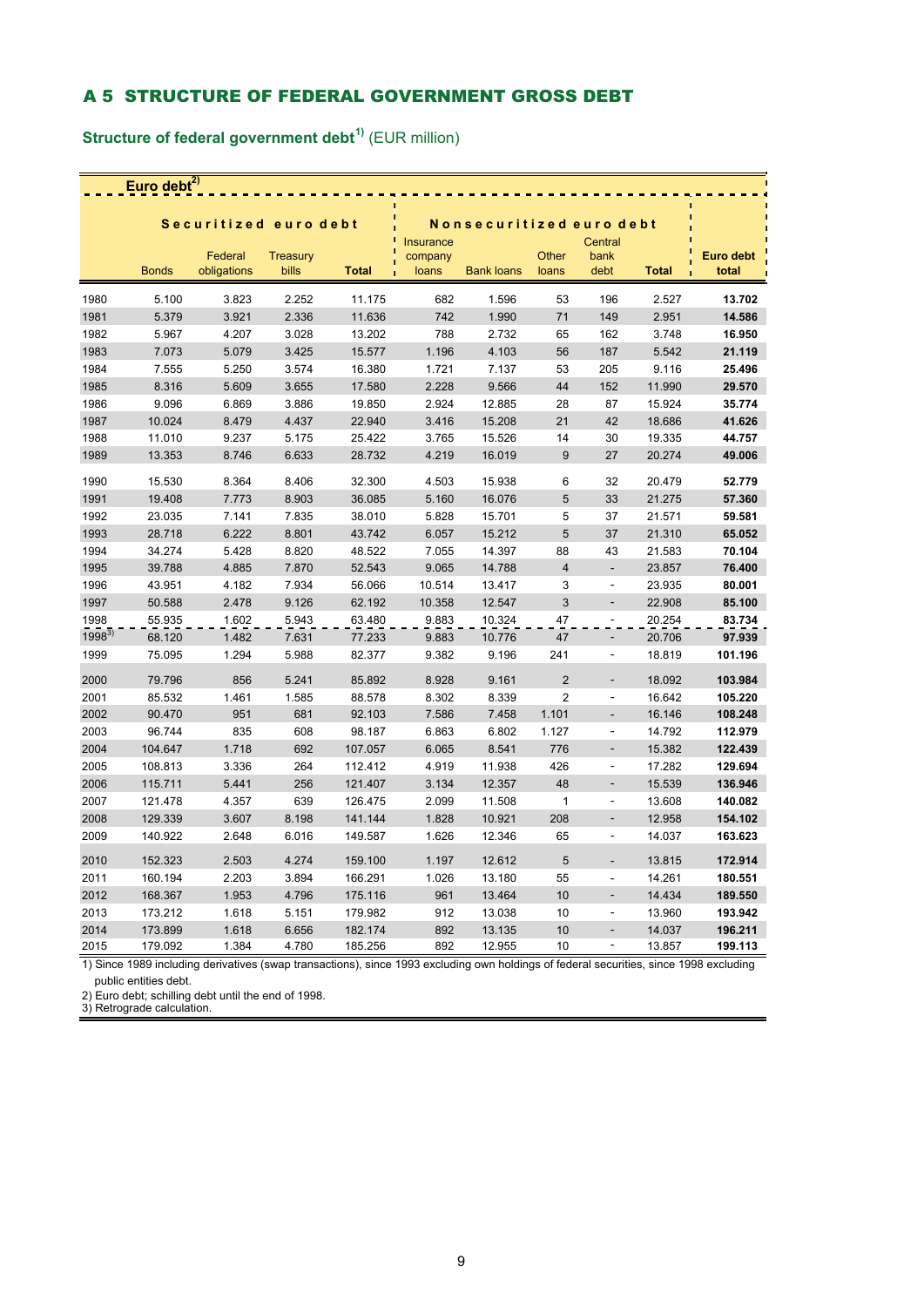## A 5 STRUCTURE OF FEDERAL GOVERNMENT GROSS DEBT (cont.)

**Structure of federal government debt1)** (EUR million)

|            |                | Foreign currency debt <sup>2)</sup> |                          | 'Total debt              |                                   |                                  |                          |                              |                          |                               |
|------------|----------------|-------------------------------------|--------------------------|--------------------------|-----------------------------------|----------------------------------|--------------------------|------------------------------|--------------------------|-------------------------------|
|            |                | Securitized foreign                 |                          |                          |                                   |                                  |                          |                              |                          |                               |
|            |                | currency debt                       |                          |                          |                                   |                                  |                          | Own holdings                 |                          |                               |
|            | <b>Bonds</b>   | <b>Debt</b><br>securities           | <b>Total</b>             | Loans                    | Foreign<br>currency debt<br>total | <b>Debt</b><br>adjusted<br>total | Euro                     | Foreign<br>currency          | Own<br>holdings<br>total | Debt un-<br>adjusted<br>total |
| 1980       | 1.024          | 1.758                               | 2.781                    | 2.498                    | 5.279                             | 18.981                           |                          |                              | $\blacksquare$           |                               |
| 1981       | 1.230          | 2.098                               | 3.328                    | 3.545                    | 6.872                             | 21.459                           | $\frac{1}{2}$            | ÷,                           | $\overline{a}$           |                               |
| 1982       | 1.336          | 2.464                               | 3.800                    | 4.074                    | 7.874                             | 24.824                           | $\blacksquare$           | ÷,                           | $\blacksquare$           | $\blacksquare$                |
| 1983       | 1.739          | 2.778                               | 4.516                    | 4.611                    | 9.127                             | 30.246                           |                          |                              | ÷,                       | ÷                             |
| 1984       | 2.064          | 2.430                               | 4.494                    | 4.151                    | 8.645                             | 34.141                           | ÷,                       | ÷,                           | $\overline{\phantom{a}}$ | $\blacksquare$                |
| 1985       | 2.809          | 2.253                               | 5.061                    | 3.566                    | 8.628                             | 38.198                           | ÷,                       | ÷,                           | ÷                        | $\overline{\phantom{a}}$      |
| 1986       | 4.446          | 1.552                               | 5.997                    | 3.058                    | 9.055                             | 44.830                           | ÷,                       | ÷,                           | $\blacksquare$           | $\overline{a}$                |
| 1987       | 5.424          | 1.332                               | 6.755                    | 2.310                    | 9.065                             | 50.691                           | $\overline{a}$           |                              | ÷,                       |                               |
| 1988       | 7.143          | 1.093                               | 8.237                    | 1.269                    | 9.506                             | 54.263                           | $\blacksquare$           | $\blacksquare$               | $\blacksquare$           | $\blacksquare$                |
| 1989       | 7.723          | 770                                 | 8.493                    | 652                      | 9.145                             | 58.150                           | ÷                        | ÷.                           | ÷,                       |                               |
| 1990       | 8.595          | 685                                 | 9.279                    | 558                      | 9.837                             | 62.616                           | $\overline{\phantom{a}}$ | $\overline{\phantom{a}}$     | $\blacksquare$           | $\blacksquare$                |
| 1991       | 9.200          | 998                                 | 10.198                   | 591                      | 10.789                            | 68.149                           |                          |                              |                          |                               |
| 1992       | 10.679         | 878                                 | 11.558                   | 952                      | 12.510                            | 72.091                           | ÷,                       | ÷,                           |                          |                               |
| 1993       | 13.810         | 910                                 | 14.719                   | 750                      | 15.469                            | 80.521                           | 77                       | L,                           | 77                       | 80.598                        |
| 1994       | 16.126         | 750                                 | 16.876                   | 2.087                    | 18.963                            | 89.068                           | 202                      | ÷,                           | 202                      | 89.269                        |
| 1995       | 18.308         | 861                                 | 19.170                   | 1.986                    | 21.156                            | 97.556                           | 178                      | 401                          | 579                      | 98.134                        |
| 1996       | 18.955         | 916                                 | 19.871                   | 1.642                    | 21.512                            | 101.514                          | 1.440                    | 33                           | 1.473                    | 102.987                       |
| 1997       | 19.816         | 833                                 | 20.650                   | 1.510                    | 22.160                            | 107.260                          | 1.436                    | Ĭ.                           | 1.436                    | 108.696                       |
| 1998       | 24.169         | 2.264                               | 26.433                   | 1.436                    | 27.869                            | 111.603                          | 1.986                    | 718                          | 2.704                    | 114.307                       |
| $1998^{3}$ | 11.983         | 696                                 | 12.679                   | 984                      | 13.664                            | 111.603                          | 2.674                    | 30                           | 2.704                    | 114.307                       |
| 1999       | 14.722         | 800                                 | 15.523                   | 1.256                    | 16.778                            | 117.974                          | 4.822                    | 40                           | 4.862                    | 122.836                       |
| 2000       | 14.717         | 892                                 | 15.609                   | 1.113                    | 16.722                            | 120.705                          | 6.239                    | 38                           | 6.277                    | 126.983                       |
| 2001       | 14.356         | 805                                 | 15.161                   | 1.032                    | 16.193                            | 121.413                          | 7.451                    | 35                           | 7.486                    | 128.898                       |
| 2002       | 13.976         | 773                                 | 14.748                   | 957                      | 15.705                            | 123.953                          | 8.200                    | 33                           | 8.233                    | 132.187                       |
| 2003       | 12.414         | 715                                 | 13.129                   | 770                      | 13.899                            | 126.878                          | 9.043                    | 30                           | 9.073                    | 135.951                       |
| 2004       | 11.908         | 703                                 | 12.611                   | 501                      | 13.112                            | 135.550                          | 9.309                    | 29                           | 9.338                    | 144.889                       |
| 2005       | 10.572         | 703                                 | 11.275                   | 360                      | 11.635                            | 141.329                          | 9.976                    | ÷,                           | 9.976                    | 151.305                       |
| 2006       | 7.678          | 385                                 | 8.064                    | 255                      | 8.319                             | 145.265                          | 10.020                   | ÷,                           | 10.020                   | 155.285                       |
| 2007       | 6.806          | 367                                 | 7.173                    | 121                      | 7.294                             | 147.376                          | 9.924                    | ÷,                           | 9.924                    | 157.301                       |
| 2008       | 7.231          | 480                                 | 7.711                    | 159                      | 7.869                             | 161.971                          | 5.952                    | ÷,                           | 5.952                    | 167.923                       |
| 2009       | 4.638          | 454                                 | 5.092                    | $\blacksquare$           | 5.092                             | 168.715                          | 9.362                    | ÷,                           | 9.362                    | 178.077                       |
| 2010       | 3.580          | 276                                 | 3.856                    |                          | 3.856                             | 176.770                          | 9.972                    |                              | 9.972                    | 186.742                       |
| 2011       | 2.525          | 100                                 | 2.624                    | $\overline{\phantom{a}}$ | 2.624                             | 183.176                          | 10.435                   | ÷,                           | 10.435                   | 193.610                       |
| 2012       | $\frac{1}{2}$  | $\overline{\phantom{a}}$            |                          |                          |                                   | 189.550                          | 12.121                   | $\qquad \qquad \blacksquare$ | 12.121                   | 201.671                       |
| 2013       | ä,             | ÷,                                  | ä,                       | $\sim$                   | $\blacksquare$                    | 193.942                          | 13.691                   | ÷,                           | 13.691                   | 207.633                       |
| 2014       |                |                                     |                          |                          | $\overline{a}$                    | 196.211                          | 11.431                   |                              | 11.431                   | 207.642                       |
| 2015       | $\blacksquare$ | ÷,                                  | $\overline{\phantom{a}}$ | $\overline{\phantom{a}}$ | $\blacksquare$                    | 199.113                          | 11.427                   | $\overline{\phantom{a}}$     | 11.427                   | 210.539                       |

1) Since 1989 including derivatives (swap transactions), since 1993 excluding own holdings of federal securities, since 1998 excluding public entities debt.

2) Foreign currency debt converted to euro at mid-market exchange rates at year-end. 3) Retrograde calculation.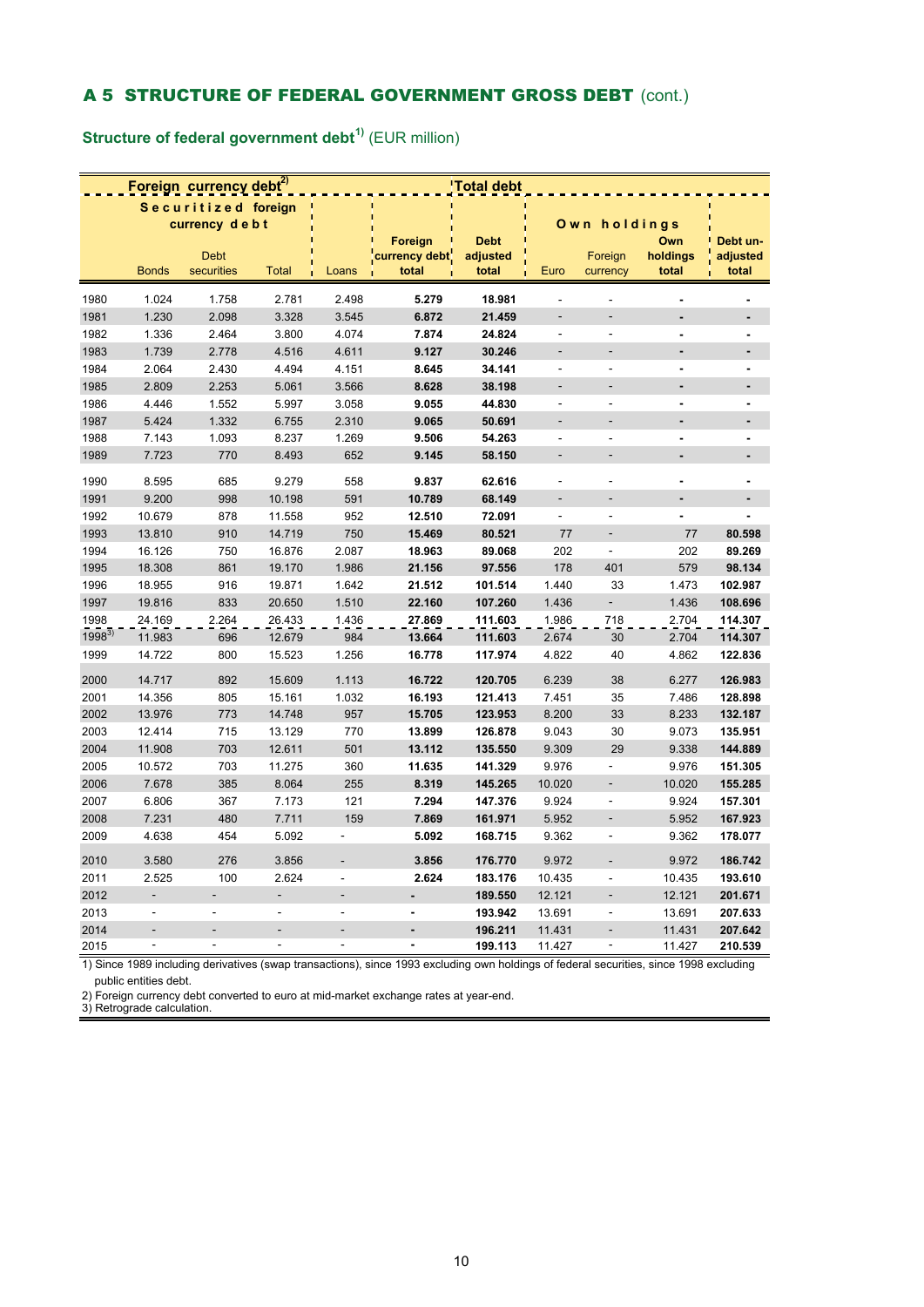## A 5 STRUCTURE OF FEDERAL GOVERNMENT GROSS DEBT (cont.)

|      | Euro debt    |                                                 |                   |              |                               |      |                                                            |                                |              |                    |
|------|--------------|-------------------------------------------------|-------------------|--------------|-------------------------------|------|------------------------------------------------------------|--------------------------------|--------------|--------------------|
|      | <b>Bonds</b> | Securitized euro debt<br>Federal<br>obligations | Treasury<br>bills | <b>Total</b> | Insurance<br>company<br>loans |      | Non securitized euro debt<br><b>Bank loans Other loans</b> | Central<br><b>Bank</b><br>debt | <b>Total</b> | Euro debt<br>total |
| 1998 | 5,7          | 6,9                                             | 4,1               | 5,6          | 6,4                           | 7,3  | 0,4                                                        |                                | 6,9          | 5,9                |
| 1999 | 6,1          | 5,0                                             | 5,0               | 6,0          | 5,8                           | 7,2  | 0,2                                                        |                                | 6,4          | 6,1                |
| 2000 | 6,1          | 4,6                                             | 3,1               | 6,0          | 5,1                           | 6,5  | 4,5                                                        | ٠                              | 5,8          | 5,9                |
| 2001 | 5,8          | 5,4                                             | 2,1               | 5,8          | 4,4                           | 5,8  | 4,1                                                        | -                              | 5,1          | 5,7                |
| 2002 | 5,7          | 6,9                                             | 12,4              | 5,8          | 3,7                           | 5,8  | 0,8                                                        | $\overline{a}$                 | 4,5          | 5,6                |
| 2003 | 6,5          | 8,8                                             | 7,0               | 6,5          | 3,2                           | 5,4  | 1,2                                                        |                                | 4,1          | 6,2                |
| 2004 | 6,8          | 7,5                                             | 5,8               | 6,8          | 2,6                           | 7,9  | 1,1                                                        | ٠                              | 5,5          | 6,7                |
| 2005 | 7,3          | 10,0                                            | 12,5              | 7,4          | 2,3                           | 15,5 | 0,8                                                        | -                              | 11,4         | 7,9                |
| 2006 | 7,6          | 6,1                                             | 25,5              | 7,6          | 2,5                           | 17,9 | 0,6                                                        | ٠                              | 14,7         | 8,4                |
| 2007 | 8,6          | 6,6                                             | 24,5              | 8,6          | 2,6                           | 19,5 | 2,3                                                        | ٠                              | 16,9         | 9,4                |
| 2008 | 7,9          | 7,1                                             | 6,3               | 7,8          | 4,5                           | 20,2 | 0,1                                                        | ٠                              | 17,7         | 8,6                |
| 2009 | 7,8          | 8,4                                             | 4,3               | 7,7          | 7,8                           | 19,7 | 0,2                                                        | -                              | 18,2         | 8,6                |
| 2010 | 7,6          | 7,6                                             | 4,4               | 7,5          | 9,6                           | 19,5 | 0,4                                                        | ٠                              | 18,6         | 8,4                |
| 2011 | 7,4          | 7,5                                             | 4,5               | 7,3          | 10,9                          | 19,7 | 0,1                                                        | ٠                              | 19,0         | 8,2                |
| 2012 | 7,9          | 7,4                                             | 3,0               | 7,7          | 10,6                          | 18,5 | 10,0                                                       | -                              | 17,9         | 8,5                |
| 2013 | 8,1          | 7,9                                             | 2,8               | 7,9          | 9,8                           | 18,5 | 9,2                                                        | -                              | 18,0         | 8,6                |
| 2014 | 8,3          | 6,9                                             | 2,1               | 8,0          | 8,7                           | 17,4 | 8,3                                                        | $\overline{\phantom{a}}$       | 16,9         | 8,7                |
| 2015 | 8,0          | 6,9                                             | 2,3               | 7,8          | 7,7                           | 16,8 | 7,7                                                        |                                | 16,2         | 8,4                |

**Remaining maturity of federal government debt1)** (years)

# **Average nominal interest rates of federal government debt1)** (%)

| Euro debt |              |                                                                                                                             |                   |              |                                      |     |                                                            |                                |              |                           |  |  |
|-----------|--------------|-----------------------------------------------------------------------------------------------------------------------------|-------------------|--------------|--------------------------------------|-----|------------------------------------------------------------|--------------------------------|--------------|---------------------------|--|--|
|           | <b>Bonds</b> | Securitized euro debt<br>Federal<br>obligations                                                                             | Treasury<br>bills | <b>Total</b> | <b>Insurance</b><br>company<br>loans |     | Non securitized euro debt<br><b>Bank loans Other loans</b> | Central<br><b>Bank</b><br>debt | <b>Total</b> | <b>Euro debt</b><br>total |  |  |
| 1998      | 6,1          | 4,8                                                                                                                         | 3,7               | 5,8          | 6,8                                  | 6,0 | 2,8                                                        |                                | 6,4          | 5,9                       |  |  |
| 1999      | 5,6          | 6,8                                                                                                                         | 3,6               | 5,5          | 6,7                                  | 6,1 | 2,6                                                        |                                | 6,4          | 5,6                       |  |  |
| 2000      | 5,5          | 7,0                                                                                                                         | 4,8               | 5,5          | 6,7                                  | 6,3 | 0,1                                                        | ä,                             | 6,5          | 5,7                       |  |  |
| 2001      | 5,3          | 6,2                                                                                                                         | 3,7               | 5,3          | 6,6                                  | 6,2 | 0,1                                                        | -                              | 6,4          | 5,5                       |  |  |
| 2002      | 5,2          | 6,2                                                                                                                         | 2,5               | 5,2          | 6,6                                  | 5,9 | 2,9                                                        | ۰                              | 6,1          | 5,3                       |  |  |
| 2003      | 4,9          | 6,4                                                                                                                         | 2,2               | 4,9          | 6,6                                  | 5,8 | 2,2                                                        |                                | 5,9          | 5,1                       |  |  |
| 2004      | 4,9          | 4,8                                                                                                                         | 2,5               | 4,8          | 6,7                                  | 5,5 | 2,2                                                        | $\overline{\phantom{0}}$       | 5,8          | 5,0                       |  |  |
| 2005      | 4,7          | 4,1                                                                                                                         | 2,2               | 4,7          | 6,7                                  | 4,7 | 2,5                                                        | -                              | 5,2          | 4,8                       |  |  |
| 2006      | 4,6          | 3,2                                                                                                                         | 3,2               | 4,5          | 6,7                                  | 4,5 | 3,4                                                        | ٠                              | 4,9          | 4,5                       |  |  |
| 2007      | 4,4          | 3,7                                                                                                                         | 4,2               | 4,4          | 6,6                                  | 4,4 | 2,4                                                        |                                | 4,7          | 4,4                       |  |  |
| 2008      | 4,4          | 3,7                                                                                                                         | 2,8               | 4,3          | 6,3                                  | 4,2 | 1,8                                                        | ÷                              | 4,5          | 4,3                       |  |  |
| 2009      | 4,3          | 3,9                                                                                                                         | 1,0               | 4,2          | 5,5                                  | 4,1 | 0,9                                                        | $\overline{\phantom{0}}$       | 4,3          | 4,2                       |  |  |
| 2010      | 4,2          | 3,9                                                                                                                         | 0,8               | 4,1          | 5,0                                  | 4,1 | 0,7                                                        |                                | 4,1          | 4,1                       |  |  |
| 2011      | 4,1          | 3,7                                                                                                                         | 1,3               | 4,1          | 4,5                                  | 4,0 | 0,5                                                        | -                              | 4,1          | 4,1                       |  |  |
| 2012      | 4,0          | 3,7                                                                                                                         | 0,1               | 3,9          | 4,4                                  | 3,8 | 2,6                                                        |                                | 3,9          | 3,9                       |  |  |
| 2013      | 3,8          | 3,7                                                                                                                         | 0,1               | 3,7          | 4,4                                  | 3,9 | 2,5                                                        | ÷                              | 3,9          | 3,7                       |  |  |
| 2014      | 3,5          | 3,7                                                                                                                         | 0,0               | 3,4          | 4,4                                  | 3,8 | 2,5                                                        | ä,                             | 3,8          | 3,4                       |  |  |
| 2015      | 3,4          | 3,7                                                                                                                         | $-0,2$            | 3,3          | 4,4                                  | 3,8 | 2,4                                                        |                                | 3,9          | 3,3                       |  |  |
|           |              | 1) Including derivatives (swap transactions), excluding own holdings of federal securities, excluding public entities debt. |                   |              |                                      |     |                                                            |                                |              |                           |  |  |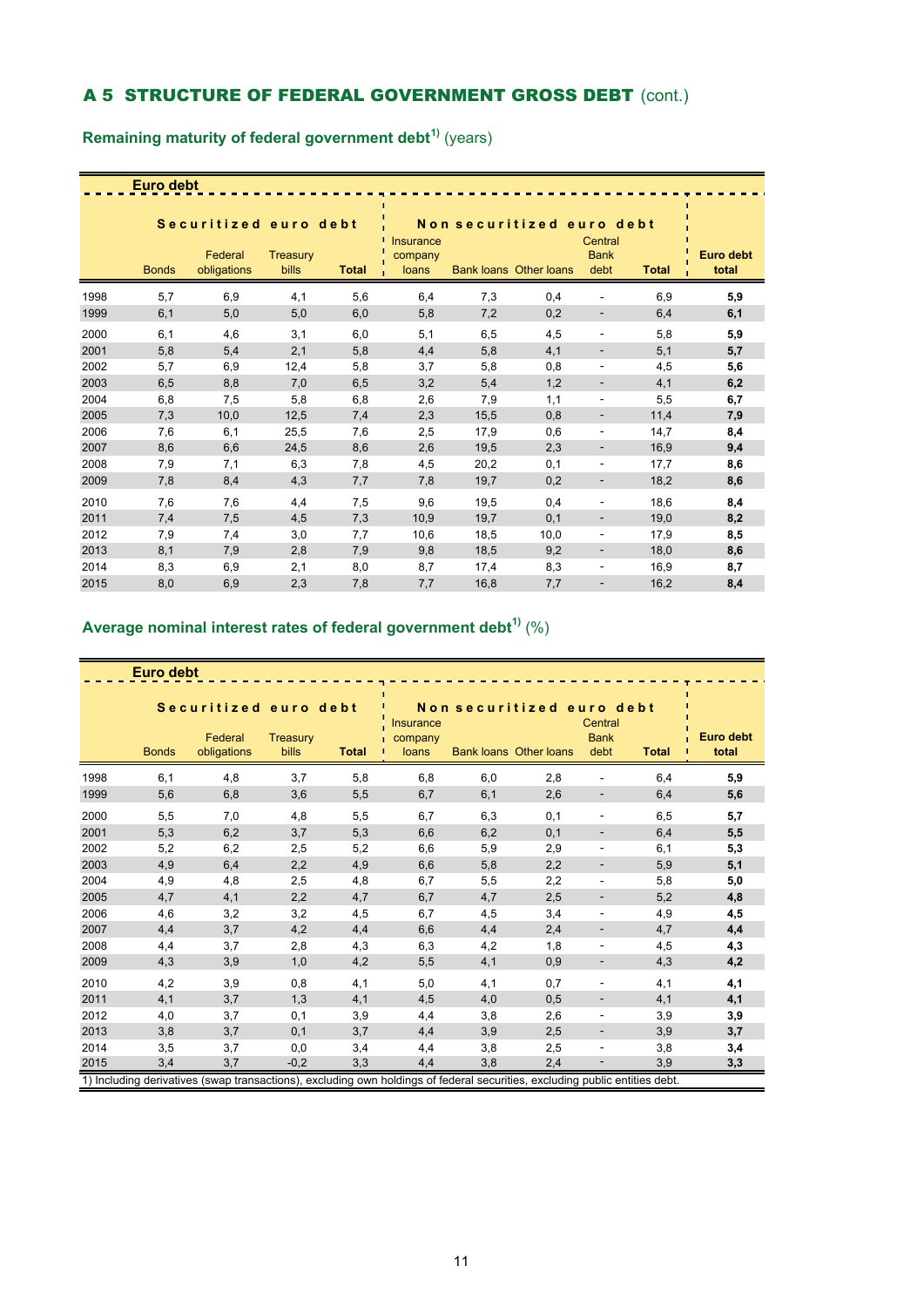## A 5 STRUCTURE OF FEDERAL GOVERNMENT GROSS DEBT (cont.)

**Remaining maturity of federal government debt1)** (years)

|      |              | Foreign currency debt <sup>2)</sup>                           |              |                          |                                   |                   |
|------|--------------|---------------------------------------------------------------|--------------|--------------------------|-----------------------------------|-------------------|
|      | <b>Bonds</b> | Securitized foreign<br>currency debt<br>Private<br>placements | <b>Total</b> | Loans                    | Foreign<br>currency debt<br>total | <b>Debt total</b> |
| 1998 | 4,7          | 8,9                                                           | 4,9          | 7,5                      | 5,1                               | 5,8               |
| 1999 | 4,4          | 8,4                                                           | 4,6          | 6,7                      | 4,8                               | 5,9               |
| 2000 | 4,4          | 8,1                                                           | 4,6          | 5,9                      | 4,7                               | 5,8               |
| 2001 | 4,5          | 7,5                                                           | 4,7          | 4,9                      | 4,7                               | 5,5               |
| 2002 | 4,5          | 6,4                                                           | 4,6          | 3,9                      | 4,5                               | 5,5               |
| 2003 | 4,2          | 5,4                                                           | 4,3          | 2,7                      | 4,2                               | 5,9               |
| 2004 | 4,1          | 4,3                                                           | 4,1          | 2,7                      | 4,0                               | 6,4               |
| 2005 | 3,6          | 3,3                                                           | 3,5          | 2,7                      | 3,5                               | 7,6               |
| 2006 | 3,6          | 4,2                                                           | 3,6          | 2,3                      | 3,5                               | 8,1               |
| 2007 | 2,8          | 3,2                                                           | 2,9          | 3,6                      | 2,9                               | 9,1               |
| 2008 | 2,2          | 2,2                                                           | 2,2          | 0,1                      | 2,1                               | 8,3               |
| 2009 | 2,6          | 1,2                                                           | 2,5          |                          | 2,5                               | 8,4               |
| 2010 | 2,7          | 0,7                                                           | 2,5          |                          | 2,5                               | 8,3               |
| 2011 | 1,6          | 0,7                                                           | 1,5          | $\overline{\phantom{m}}$ | 1,5                               | 8,1               |
| 2012 | -            |                                                               | ٠            | $\overline{\phantom{a}}$ | -                                 | 8,5               |
| 2013 |              |                                                               |              |                          |                                   | 8,6               |
| 2014 | -            |                                                               |              |                          | -                                 | 8,7               |
| 2015 |              |                                                               |              |                          |                                   | 8,4               |

## **Average nominal interest rates of federal government debt1)** (%)

|               |                          | Foreign currency debt <sup>2)</sup><br>Securitized foreign<br>currency debt |              |                          | Foreign                      |                   |
|---------------|--------------------------|-----------------------------------------------------------------------------|--------------|--------------------------|------------------------------|-------------------|
|               | <b>Bonds</b>             | Private<br>placements                                                       | <b>Total</b> | Loans                    | currency debt<br>total       | <b>Debt total</b> |
| 1998          | 4,4                      | 3,0                                                                         | 4,4          | 3,5                      | 4,3                          | 5,7               |
| 1999          | 4,3                      | 3,1                                                                         | 4,2          | 3,3                      | 4,2                          | 5,4               |
| 2000          | 4,0                      | 3,0                                                                         | 3,9          | 3,3                      | 3,9                          | 5,4               |
| 2001          | 3,6                      | 2,6                                                                         | 3,5          | 3,2                      | 3,5                          | 5,2               |
| 2002          | 3,3                      | 1,9                                                                         | 3,2          | 3,2                      | 3,2                          | 5,0               |
| 2003          | 2,9                      | 1,6                                                                         | 2,8          | 2,8                      | 2,8                          | 4,8               |
| 2004          | 2,8                      | 2,6                                                                         | 2,8          | 4,4                      | 2,8                          | 4,8               |
| 2005          | 2,6                      | 2,8                                                                         | 2,6          | 4,2                      | 2,6                          | 4,6               |
| 2006          | 2,5                      | 2,5                                                                         | 2,5          | 4,3                      | 2,6                          | 4,4               |
| 2007          | 2,5                      | 2,5                                                                         | 2,5          | 3,8                      | 2,5                          | 4,3               |
| 2008          | 2,6                      | 2,6                                                                         | 2,6          | 3,8                      | 2,7                          | 4,2               |
| 2009          | 2,6                      | 2,6                                                                         | 2,6          | -                        | 2,6                          | 4,1               |
| 2010          | 3,1                      | 3,3                                                                         | 3,1          | $\overline{a}$           | 3,1                          | 4,1               |
| 2011          | 3,2                      | 3,2                                                                         | 3,2          |                          | 3,2                          | 4,1               |
| 2012          | $\overline{\phantom{0}}$ |                                                                             |              | ÷,                       | $\qquad \qquad \blacksquare$ | 3,9               |
| 2013          |                          |                                                                             |              |                          |                              | 3,7               |
| 2014          | -                        |                                                                             |              | $\overline{\phantom{0}}$ | -                            | 3,4               |
| 2015<br>7. T. | $\overline{\phantom{0}}$ |                                                                             | -            | -                        | $\overline{\phantom{a}}$     | 3,3               |

1) Including derivatives (swap transactions), excluding own holdings of federal securities,

excluding public entities debt.

2) Foreign currency debt converted to euro at mid-market exchange rates at year-end.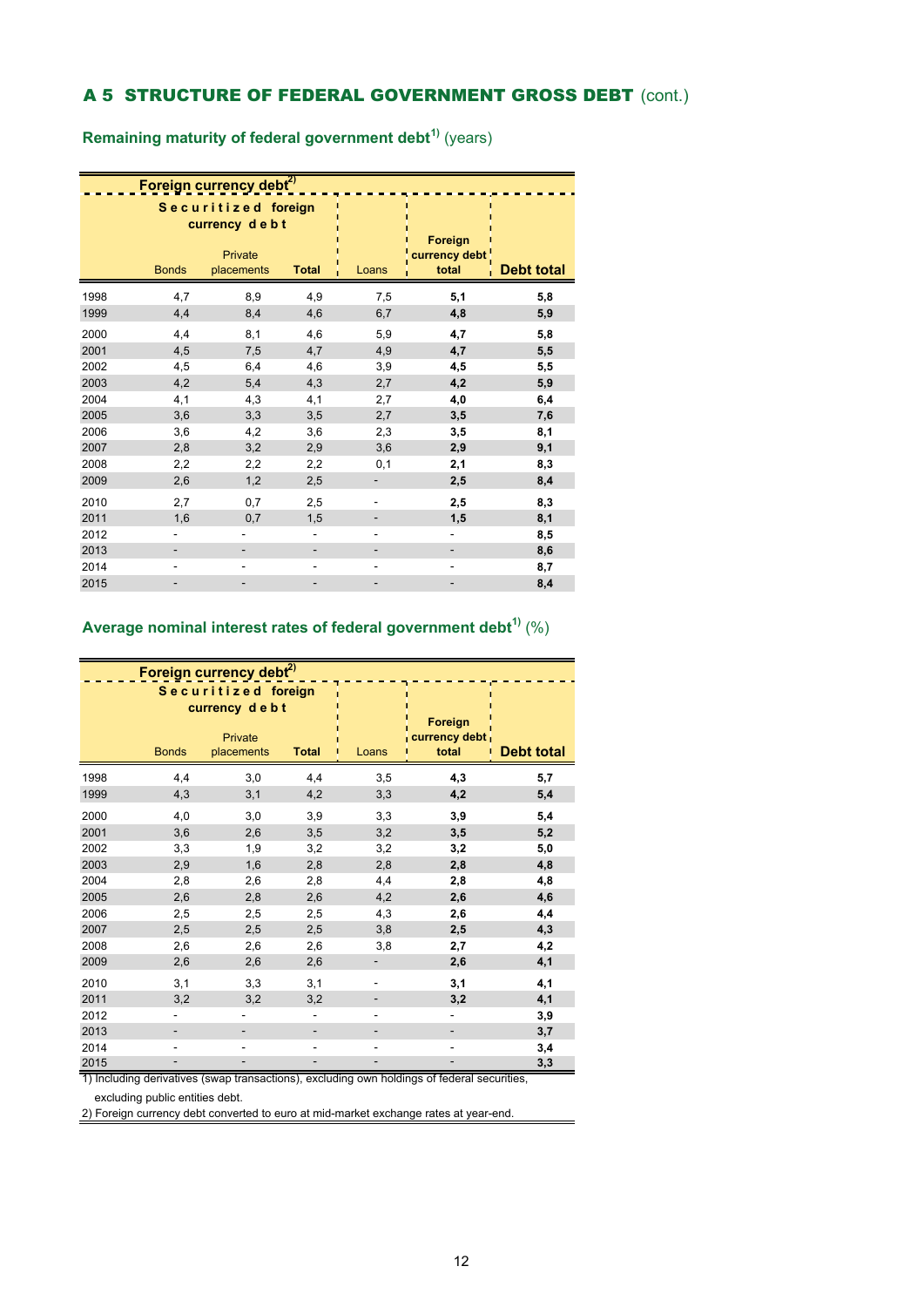### A 6 FEDERAL FOREIGN CURRENCY DEBT

Amount outstanding and ratios of foreign currency debt by currency<sup>1)</sup> (EUR million)

|            | <b>USD</b>                   | п                            | <b>DEM</b>                   | п                            | <b>CHF</b>                   | ū                            | N L G                    |                              | <b>JPY</b>                                                 |                          | <b>BEF</b><br>п              |                              | <b>FRF</b><br>П          |                              | <b>XEU</b><br>п                              |                              |
|------------|------------------------------|------------------------------|------------------------------|------------------------------|------------------------------|------------------------------|--------------------------|------------------------------|------------------------------------------------------------|--------------------------|------------------------------|------------------------------|--------------------------|------------------------------|----------------------------------------------|------------------------------|
|            |                              |                              |                              |                              |                              |                              |                          |                              |                                                            |                          |                              |                              |                          |                              |                                              |                              |
|            |                              |                              |                              |                              |                              |                              |                          |                              | EUR m. ratio EUR m. ratio EUR m. ratio EUR m. ratio EUR m. |                          |                              |                              |                          |                              | ratio EUR m. ratio EUR m. ratio EUR m. ratio |                              |
| 1980       | 267                          | 5,1                          | 2.136                        | 40,5                         | 2.435                        | 46,1                         | 327                      | 6,2                          | 89                                                         | 1,7                      | 24                           | 0,5                          | $\blacksquare$           |                              |                                              |                              |
| 1981       | 301                          | 4,4                          | 2.048                        | 29,8                         | 3.872                        | 56,3                         | 315                      | 4,6                          | 314                                                        | 4,6                      | 23                           | 0,3                          |                          |                              |                                              |                              |
| 1982       | 189                          | 2,4                          | 2.579                        | 32,8                         | 4.477                        | 56,9                         | 304                      | 3,9                          | 325                                                        | 4,1                      | $\overline{\phantom{a}}$     | $\overline{\phantom{0}}$     | $\overline{\phantom{a}}$ | $\qquad \qquad \blacksquare$ | $\overline{\phantom{0}}$                     |                              |
| 1983       | 208                          | 2,3                          | 2.831                        | 31,0                         | 5.069                        | 55,5                         | 520                      | 5,7                          | 499                                                        | 5,5                      | $\overline{a}$               | $\overline{\phantom{0}}$     |                          |                              |                                              |                              |
| 1984       | 144                          | 1,7                          | 2.800                        | 32,4                         | 4.465                        | 51,6                         | 707                      | 8,2                          | 529                                                        | 6,1                      | $\overline{a}$               |                              |                          |                              | $\overline{a}$                               |                              |
| 1985       | 104                          | 1,2                          | 3.218                        | 37,3                         | 3.815                        | 44,2                         | 760                      | 8,8                          | 730                                                        | 8,5                      | $\overline{\phantom{a}}$     |                              |                          | $\overline{a}$               | $\overline{\phantom{0}}$                     |                              |
| 1986       | 76                           | 0,8                          | 3.546                        | 39,2                         | 3.420                        | 37,8                         | 874                      | 9,7                          | 1.139                                                      | 12,6                     | $\overline{a}$               |                              |                          |                              |                                              |                              |
| 1987       | 56                           | 0,6                          | 3.174                        | 35,0                         | 3.749                        | 41,4                         | 600                      | 6,6                          | 1.486                                                      | 16,4                     | $\overline{a}$               |                              |                          |                              | $\qquad \qquad \blacksquare$                 |                              |
| 1988       | 38                           | 0,4                          | 3.479                        | 36,6                         | 3.282                        | 34,5                         | 491                      | 5,2                          | 2.215                                                      | 23,3                     | $\overline{a}$               | $\overline{a}$               |                          | $\overline{a}$               | $\overline{a}$                               |                              |
| 1989       | 34                           | 0,4                          | 3.690                        | 40,3                         | 2.851                        | 31,2                         | 478                      | 5,2                          | 2.093                                                      | 22,9                     | $\overline{\phantom{a}}$     | $\overline{\phantom{0}}$     |                          | -                            | -                                            |                              |
| 1990       | 8                            | 0,1                          | 3.440                        | 35,0                         | 3.503                        | 35,6                         | 479                      | 4,9                          | 2.407                                                      | 24,5                     |                              |                              |                          |                              |                                              |                              |
| 1991       | 84                           | 0,8                          | 3.039                        | 28,2                         | 4.237                        | 39,3                         | 479                      | 4,4                          | 2.950                                                      | 27,3                     | $\overline{a}$               |                              |                          |                              |                                              |                              |
| 1992       | 6                            | 0,0                          | 3.653                        | 29,2                         | 5.048                        | 40,3                         | 341                      | 2,7                          | 3.461                                                      | 27,7                     | $\qquad \qquad \blacksquare$ | $\overline{\phantom{m}}$     | $\overline{\phantom{a}}$ | $\overline{\phantom{0}}$     | $\overline{a}$                               | $\overline{\phantom{a}}$     |
| 1993       | 6                            | 0,0                          | 3.879                        | 25,1                         | 5.484                        | 35,5                         | 798                      | 5,2                          | 5.302                                                      | 34,3                     |                              |                              |                          |                              |                                              |                              |
| 1994       | 4                            | 0,0                          | 5.066                        | 26,7                         | 6.749                        | 35,6                         | 903                      | 4,8                          | 6.242                                                      | 32,9                     | $\overline{a}$               | $\overline{\phantom{0}}$     | $\overline{\phantom{a}}$ | $\overline{\phantom{a}}$     | $\overline{\phantom{m}}$                     |                              |
| 1995       | $\overline{2}$               | 0,0                          | 5.921                        | 27,5                         | 7.947                        | 36,9                         | 822                      | 3,8                          | 6.866                                                      | 31,8                     | $\overline{\phantom{a}}$     | $\overline{\phantom{0}}$     | $\overline{\phantom{a}}$ | $\overline{\phantom{m}}$     | $\overline{\phantom{a}}$                     | $\overline{\phantom{a}}$     |
| 1996       | 2                            | 0,0                          | 6.378                        | 29,6                         | 7.352                        | 34,1                         | 1.503                    | 7,0                          | 6.311                                                      | 29,3                     | $\overline{a}$               | $\overline{a}$               | $\overline{\phantom{a}}$ | $\overline{\phantom{a}}$     | $\overline{a}$                               | $\overline{\phantom{a}}$     |
| 1997       | $\mathbf 0$                  | 0,0                          | 6.163                        | 27,8                         | 6.741                        | 30,4                         | 1.952                    | 8,8                          | 6.538                                                      | 29,5                     |                              | -                            | 765                      | 3,5                          |                                              |                              |
| 1998       | $\overline{\phantom{0}}$     | $\overline{\phantom{a}}$     | 8.496                        | 29,7                         | 7.210                        | 25,2                         | 2.520                    | 8,8                          | 6.483                                                      | 22,7                     | $\overline{a}$               | $\overline{\phantom{a}}$     | 1.219                    | 4,3                          | 2.658                                        | 9,3                          |
| $1998^{2}$ |                              | $\overline{\phantom{a}}$     | $\overline{\phantom{0}}$     | $\overline{\phantom{0}}$     | 7.210                        | 52,8                         |                          | $\overline{\phantom{a}}$     | 6.453                                                      | 47,2                     |                              | $\overline{\phantom{0}}$     |                          |                              |                                              |                              |
| 1999       | $\qquad \qquad -$            |                              | $\overline{\phantom{0}}$     | $\overline{\phantom{a}}$     | 7.479                        | 44,6                         | $\overline{\phantom{m}}$ | $\overline{\phantom{a}}$     | 9.299                                                      | 55,4                     | $\overline{a}$               | $\overline{a}$               | $\overline{\phantom{0}}$ | $\overline{\phantom{0}}$     | $\overline{\phantom{a}}$                     |                              |
| 2000       |                              |                              |                              | -                            | 7.836                        | 46,9                         | $\overline{\phantom{m}}$ | $\overline{\phantom{a}}$     | 8.886                                                      | 53,1                     |                              |                              |                          |                              |                                              |                              |
| 2001       | $\qquad \qquad \blacksquare$ |                              | -                            | $\overline{\phantom{a}}$     | 8.049                        | 49,7                         | $\overline{a}$           | $\overline{\phantom{a}}$     | 8.144                                                      | 50,3                     | $\overline{a}$               | $\overline{a}$               | $\overline{a}$           | -                            | $\overline{a}$                               |                              |
| 2002       | $\qquad \qquad \blacksquare$ |                              | ٠                            | $\overline{\phantom{a}}$     | 8.602                        | 54,8                         | $\overline{\phantom{a}}$ | $\overline{\phantom{a}}$     | 7.103                                                      | 45,2                     | $\overline{\phantom{0}}$     |                              |                          | $\overline{a}$               | $\overline{\phantom{0}}$                     |                              |
| 2003       | $\qquad \qquad \blacksquare$ |                              |                              | $\overline{\phantom{a}}$     | 8.341                        | 60,0                         | $\overline{\phantom{m}}$ | $\overline{\phantom{a}}$     | 5.558                                                      | 40,0                     | $\overline{a}$               | $\overline{a}$               |                          |                              | Ē,                                           |                              |
| 2004       |                              |                              |                              | $\overline{\phantom{a}}$     | 7.800                        | 59,5                         | $\overline{\phantom{a}}$ | $\overline{\phantom{0}}$     | 5.312                                                      | 40,5                     | $\overline{\phantom{a}}$     |                              |                          |                              | -                                            |                              |
| 2005       | $\overline{\phantom{a}}$     | $\overline{\phantom{a}}$     | $\qquad \qquad \blacksquare$ | $\overline{\phantom{a}}$     | 7.196                        | 61,8                         | $\overline{\phantom{a}}$ | $\overline{\phantom{a}}$     | 4.439                                                      | 38,2                     | $\overline{a}$               | $\overline{a}$               |                          | $\overline{\phantom{a}}$     | $\overline{\phantom{a}}$                     |                              |
| 2006       |                              |                              |                              |                              | 4.737                        | 56,9                         |                          | $\overline{\phantom{a}}$     | 3.581                                                      | 43,1                     |                              |                              |                          |                              |                                              |                              |
| 2007       | $\overline{\phantom{0}}$     | $\overline{\phantom{a}}$     | -                            | $\overline{\phantom{0}}$     | 4.225                        | 57,9                         | $\overline{a}$           | $\qquad \qquad \blacksquare$ | 3.069                                                      | 42,1                     | $\overline{a}$               | $\overline{\phantom{0}}$     | $\overline{\phantom{a}}$ | -                            | $\overline{a}$                               |                              |
| 2008       |                              |                              |                              |                              | 4.546                        | 57,8                         |                          |                              | 3.323                                                      | 42,2                     |                              |                              |                          |                              |                                              |                              |
| 2009       | $\overline{a}$               | $\qquad \qquad \blacksquare$ | $\overline{a}$               | $\qquad \qquad \blacksquare$ | 2.933                        | 57,6                         |                          | $\overline{\phantom{a}}$     | 2.159                                                      | 42,4                     | $\overline{a}$               |                              |                          | $\overline{a}$               |                                              |                              |
| 2009       | $\overline{\phantom{0}}$     |                              | $\overline{\phantom{0}}$     | $\overline{\phantom{a}}$     | 2.933                        | 57,6                         | $\overline{a}$           | $\overline{\phantom{a}}$     | 2.159                                                      | 42,4                     | $\overline{a}$               |                              | $\overline{a}$           | $\overline{\phantom{m}}$     | $\overline{\phantom{a}}$                     | $\overline{\phantom{a}}$     |
| 2010       | $\overline{\phantom{m}}$     | $\overline{a}$               | $\overline{\phantom{0}}$     | $\overline{\phantom{a}}$     | 2.476                        | 64,2                         | $\overline{\phantom{a}}$ | $\overline{\phantom{a}}$     | 1.380                                                      | 35,8                     | $\overline{\phantom{a}}$     | $\overline{\phantom{m}}$     | $\overline{\phantom{a}}$ | $\overline{\phantom{a}}$     | $\blacksquare$                               | $\qquad \qquad \blacksquare$ |
| 2011       | $\overline{\phantom{a}}$     | -                            | $\overline{\phantom{a}}$     | $\overline{\phantom{0}}$     | 2.155                        | 82,1                         | $\overline{\phantom{a}}$ | $\qquad \qquad \blacksquare$ | 470                                                        | 17,9                     | $\overline{\phantom{a}}$     | $\qquad \qquad \blacksquare$ | $\overline{\phantom{a}}$ | $\overline{\phantom{0}}$     | $\overline{\phantom{a}}$                     | $\overline{\phantom{a}}$     |
| 2012       | $\overline{\phantom{a}}$     | $\qquad \qquad \blacksquare$ | $\overline{\phantom{0}}$     | $\overline{\phantom{m}}$     | $\overline{\phantom{a}}$     | $\qquad \qquad \blacksquare$ | $\overline{\phantom{m}}$ | $\overline{a}$               | $\overline{a}$                                             | $\overline{\phantom{m}}$ | $\overline{\phantom{m}}$     | $\qquad \qquad \blacksquare$ | $\overline{\phantom{a}}$ | $\overline{\phantom{0}}$     | $\overline{\phantom{a}}$                     | $\overline{\phantom{a}}$     |
| 2013       | $\overline{\phantom{0}}$     | $\qquad \qquad \blacksquare$ | $\overline{\phantom{0}}$     | $\qquad \qquad \blacksquare$ | $\overline{\phantom{a}}$     | $\qquad \qquad \blacksquare$ | $\overline{\phantom{a}}$ | $\overline{\phantom{0}}$     | $\overline{\phantom{a}}$                                   | $\overline{\phantom{a}}$ | $\overline{a}$               | $\overline{\phantom{0}}$     | $\overline{\phantom{a}}$ | $\overline{a}$               | $\qquad \qquad \blacksquare$                 | $\overline{\phantom{a}}$     |
| 2014       | $\overline{\phantom{0}}$     | $\qquad \qquad \blacksquare$ | $\overline{\phantom{a}}$     | $\overline{\phantom{m}}$     | $\qquad \qquad \blacksquare$ | $\qquad \qquad \blacksquare$ | $\overline{\phantom{m}}$ | $\overline{\phantom{a}}$     | $\blacksquare$                                             | $\overline{\phantom{m}}$ | $\overline{a}$               | $\qquad \qquad \blacksquare$ | $\overline{\phantom{m}}$ | $\overline{\phantom{a}}$     | $\overline{\phantom{a}}$                     |                              |
| 2015       | -                            | $\overline{\phantom{a}}$     | -                            | $\overline{\phantom{0}}$     | $\overline{\phantom{a}}$     | $\qquad \qquad \blacksquare$ | $\overline{\phantom{m}}$ | $\overline{\phantom{a}}$     | $\overline{\phantom{a}}$                                   | $\overline{\phantom{a}}$ |                              | $\overline{\phantom{0}}$     | $\overline{a}$           | $\overline{\phantom{a}}$     | $\overline{\phantom{a}}$                     | $\overline{\phantom{a}}$     |

1) Foreign currency debt; excluding own holdings of federal securities, since 1982 including derivatives (cross-currency swaps).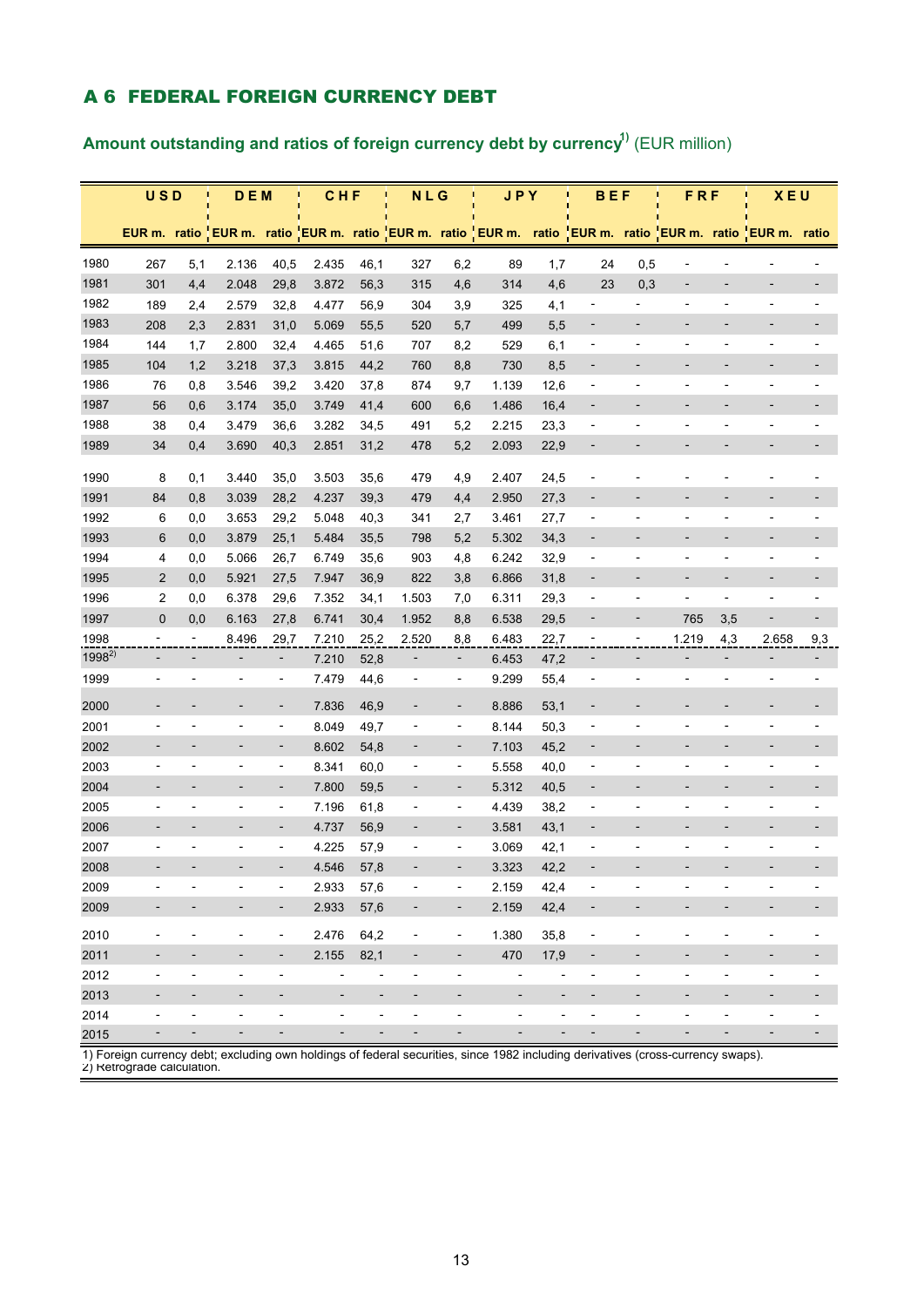#### A 7 BRIDGING TABLE OF PUBLIC DEBT 2013 TO 2015

| Adjusted federal government debt<br>193.943<br>196.211<br>199.113<br>+ Loans of Austrian Federal Financing Agency to public entities and provinces<br>8.593<br>9.421<br>9.933<br>+ OBB (Austrian Federal Railways) debt<br>18.887<br>19.895<br>20.528<br>+ EFSF (European Financial Stability Facility)<br>5.266<br>5.306<br>5.592<br>+ Liabilities for euro coins<br>1.327<br>1.391<br>1.447<br>3.761<br>3.755<br>+ BIG (federal facility management company)<br>3.763<br>+ KA Finanz AG<br>7.358<br>11.875<br>6.666<br>+ HETA<br>$\mathbf 0$<br>14.188<br>15.338<br>+ Eurofighter debt<br>185<br>0<br>0<br>+ Federal funds<br>107<br>97<br>94<br>+ Outsourced federal entities<br>32<br>42<br>25<br>+ Universities<br>55<br>66<br>51<br>+ Federal chambers<br>0<br>0<br>0<br>195<br>2.910<br>+ Other extra-budgetary entities<br>227<br>- Government bonds owned by federal funds<br>1.990<br>1.988<br>1.877<br>- Intrasubsectoral consolidation<br>424<br>1.122<br>266<br>9.636<br>10.913<br>12.627<br>- Financial intergovernmental claims of the federal government<br><b>Federal sector debt</b><br>227.890<br>254.725<br>244.187<br>12.111<br>10.548<br>11.650<br>Regional government debt excluding Vienna<br>2.027<br>2.036<br>1.939<br>+ Regional funds<br>62<br>59<br>58<br>+ Regional chambers<br>12.178<br>11.923<br>13.168<br>+ Outsourced regional entities<br>2.917<br>2.220<br>of which regional hospital operators<br>2.219<br>GESPAG (Oberösterreichische Gesundheits- und Spitals-AG, Upper Austria)<br>331<br>308<br>338<br>KABEG (Kärntner Krankenanstaltenbetriebsgesellschaft, Carinthia)<br>1.305<br>1.305<br>1.317<br>KAGes (Steiermärkische Krankenanstaltenges.m.b.H., Styria)<br>1.204<br>504<br>504<br>KRAGES (Burgenländische Krankenanstaltenges.m.b.H., Burgenland)<br>79<br>75<br>68<br>TILAK (Tiroler Landeskrankenanstalten GmbH, Tyrol)<br>9<br>6<br>$\overline{4}$<br>1.752<br>1.722<br>1.710<br>of which regional facility management companies<br>LIG Styria<br>464<br>454<br>455<br>LIG Carinthia<br>166<br>152<br>147<br><b>LIG Lower Austria</b><br>307<br>311<br>311<br>LIG Upper Austria<br>654<br>652<br>637<br>LIG Burgenland (BELIG)<br>157<br>157<br>160<br>$+/-$ Other <sup>1)</sup><br>128<br>185<br>363<br>5.508<br>5.634<br>5.492<br>- Financial intergovernmental claims of the state governments<br>216<br>- Intrasubsectoral consolidation<br>237<br>195<br>20.062<br>State government debt (excl. Vienna <sup>1)</sup> )<br>20.384<br>20.706<br>Local government debt excluding Vienna <sup>3)</sup><br>4.285<br>4.439<br>4.118<br>Vienna government debt<br>4.614<br>4.878<br>5.411<br>709<br>798<br>+ Extra-budgetary entities, of which<br>762<br>Vienna Hospital Association (KAV)<br>368<br>366<br>364<br>Vienna's public transport operator Wiener Linien GmbH & Co KG<br>182<br>131<br>232<br>$+/-$ Other <sup>4)</sup><br>291<br>302<br>283<br>Vienna debt<br>5.679<br>5.878<br>6.492<br>429<br>445<br>466<br>+ Local funds and municipal cooperatives<br>2.518<br>+ Outsourced local entities (mainly hospitals)<br>2.707<br>2.685<br>- Financial intergovernmental claims of the regional governments <sup>5)</sup><br>15<br>19<br>16<br>- Intrasubsectoral consolidation <sup>6)</sup><br>259<br>250<br>241<br>12.658<br>Municipal level debt (including Vienna)<br>13.023<br>13.658<br>Debt of social security funds<br>1.690<br>1.325<br>1.674<br>General government debt<br>262.300<br>278.919<br>290.762<br>General government debt in % of GDP<br>81,3<br>84,4<br>85,5 | <b>EUR million</b> | 2013 | 2014 | 2015 |
|-------------------------------------------------------------------------------------------------------------------------------------------------------------------------------------------------------------------------------------------------------------------------------------------------------------------------------------------------------------------------------------------------------------------------------------------------------------------------------------------------------------------------------------------------------------------------------------------------------------------------------------------------------------------------------------------------------------------------------------------------------------------------------------------------------------------------------------------------------------------------------------------------------------------------------------------------------------------------------------------------------------------------------------------------------------------------------------------------------------------------------------------------------------------------------------------------------------------------------------------------------------------------------------------------------------------------------------------------------------------------------------------------------------------------------------------------------------------------------------------------------------------------------------------------------------------------------------------------------------------------------------------------------------------------------------------------------------------------------------------------------------------------------------------------------------------------------------------------------------------------------------------------------------------------------------------------------------------------------------------------------------------------------------------------------------------------------------------------------------------------------------------------------------------------------------------------------------------------------------------------------------------------------------------------------------------------------------------------------------------------------------------------------------------------------------------------------------------------------------------------------------------------------------------------------------------------------------------------------------------------------------------------------------------------------------------------------------------------------------------------------------------------------------------------------------------------------------------------------------------------------------------------------------------------------------------------------------------------------------------------------------------------------------------------------------------------------------------------------------------------------------------------------------------------------------------------------------------------------------------------------------------------------------------------------------------------------------------------------------------------------------------------------------------------------------------------------------------------------------------------------------------------------------------------|--------------------|------|------|------|
|                                                                                                                                                                                                                                                                                                                                                                                                                                                                                                                                                                                                                                                                                                                                                                                                                                                                                                                                                                                                                                                                                                                                                                                                                                                                                                                                                                                                                                                                                                                                                                                                                                                                                                                                                                                                                                                                                                                                                                                                                                                                                                                                                                                                                                                                                                                                                                                                                                                                                                                                                                                                                                                                                                                                                                                                                                                                                                                                                                                                                                                                                                                                                                                                                                                                                                                                                                                                                                                                                                                                                 |                    |      |      |      |
|                                                                                                                                                                                                                                                                                                                                                                                                                                                                                                                                                                                                                                                                                                                                                                                                                                                                                                                                                                                                                                                                                                                                                                                                                                                                                                                                                                                                                                                                                                                                                                                                                                                                                                                                                                                                                                                                                                                                                                                                                                                                                                                                                                                                                                                                                                                                                                                                                                                                                                                                                                                                                                                                                                                                                                                                                                                                                                                                                                                                                                                                                                                                                                                                                                                                                                                                                                                                                                                                                                                                                 |                    |      |      |      |
|                                                                                                                                                                                                                                                                                                                                                                                                                                                                                                                                                                                                                                                                                                                                                                                                                                                                                                                                                                                                                                                                                                                                                                                                                                                                                                                                                                                                                                                                                                                                                                                                                                                                                                                                                                                                                                                                                                                                                                                                                                                                                                                                                                                                                                                                                                                                                                                                                                                                                                                                                                                                                                                                                                                                                                                                                                                                                                                                                                                                                                                                                                                                                                                                                                                                                                                                                                                                                                                                                                                                                 |                    |      |      |      |
|                                                                                                                                                                                                                                                                                                                                                                                                                                                                                                                                                                                                                                                                                                                                                                                                                                                                                                                                                                                                                                                                                                                                                                                                                                                                                                                                                                                                                                                                                                                                                                                                                                                                                                                                                                                                                                                                                                                                                                                                                                                                                                                                                                                                                                                                                                                                                                                                                                                                                                                                                                                                                                                                                                                                                                                                                                                                                                                                                                                                                                                                                                                                                                                                                                                                                                                                                                                                                                                                                                                                                 |                    |      |      |      |
|                                                                                                                                                                                                                                                                                                                                                                                                                                                                                                                                                                                                                                                                                                                                                                                                                                                                                                                                                                                                                                                                                                                                                                                                                                                                                                                                                                                                                                                                                                                                                                                                                                                                                                                                                                                                                                                                                                                                                                                                                                                                                                                                                                                                                                                                                                                                                                                                                                                                                                                                                                                                                                                                                                                                                                                                                                                                                                                                                                                                                                                                                                                                                                                                                                                                                                                                                                                                                                                                                                                                                 |                    |      |      |      |
|                                                                                                                                                                                                                                                                                                                                                                                                                                                                                                                                                                                                                                                                                                                                                                                                                                                                                                                                                                                                                                                                                                                                                                                                                                                                                                                                                                                                                                                                                                                                                                                                                                                                                                                                                                                                                                                                                                                                                                                                                                                                                                                                                                                                                                                                                                                                                                                                                                                                                                                                                                                                                                                                                                                                                                                                                                                                                                                                                                                                                                                                                                                                                                                                                                                                                                                                                                                                                                                                                                                                                 |                    |      |      |      |
|                                                                                                                                                                                                                                                                                                                                                                                                                                                                                                                                                                                                                                                                                                                                                                                                                                                                                                                                                                                                                                                                                                                                                                                                                                                                                                                                                                                                                                                                                                                                                                                                                                                                                                                                                                                                                                                                                                                                                                                                                                                                                                                                                                                                                                                                                                                                                                                                                                                                                                                                                                                                                                                                                                                                                                                                                                                                                                                                                                                                                                                                                                                                                                                                                                                                                                                                                                                                                                                                                                                                                 |                    |      |      |      |
|                                                                                                                                                                                                                                                                                                                                                                                                                                                                                                                                                                                                                                                                                                                                                                                                                                                                                                                                                                                                                                                                                                                                                                                                                                                                                                                                                                                                                                                                                                                                                                                                                                                                                                                                                                                                                                                                                                                                                                                                                                                                                                                                                                                                                                                                                                                                                                                                                                                                                                                                                                                                                                                                                                                                                                                                                                                                                                                                                                                                                                                                                                                                                                                                                                                                                                                                                                                                                                                                                                                                                 |                    |      |      |      |
|                                                                                                                                                                                                                                                                                                                                                                                                                                                                                                                                                                                                                                                                                                                                                                                                                                                                                                                                                                                                                                                                                                                                                                                                                                                                                                                                                                                                                                                                                                                                                                                                                                                                                                                                                                                                                                                                                                                                                                                                                                                                                                                                                                                                                                                                                                                                                                                                                                                                                                                                                                                                                                                                                                                                                                                                                                                                                                                                                                                                                                                                                                                                                                                                                                                                                                                                                                                                                                                                                                                                                 |                    |      |      |      |
|                                                                                                                                                                                                                                                                                                                                                                                                                                                                                                                                                                                                                                                                                                                                                                                                                                                                                                                                                                                                                                                                                                                                                                                                                                                                                                                                                                                                                                                                                                                                                                                                                                                                                                                                                                                                                                                                                                                                                                                                                                                                                                                                                                                                                                                                                                                                                                                                                                                                                                                                                                                                                                                                                                                                                                                                                                                                                                                                                                                                                                                                                                                                                                                                                                                                                                                                                                                                                                                                                                                                                 |                    |      |      |      |
|                                                                                                                                                                                                                                                                                                                                                                                                                                                                                                                                                                                                                                                                                                                                                                                                                                                                                                                                                                                                                                                                                                                                                                                                                                                                                                                                                                                                                                                                                                                                                                                                                                                                                                                                                                                                                                                                                                                                                                                                                                                                                                                                                                                                                                                                                                                                                                                                                                                                                                                                                                                                                                                                                                                                                                                                                                                                                                                                                                                                                                                                                                                                                                                                                                                                                                                                                                                                                                                                                                                                                 |                    |      |      |      |
|                                                                                                                                                                                                                                                                                                                                                                                                                                                                                                                                                                                                                                                                                                                                                                                                                                                                                                                                                                                                                                                                                                                                                                                                                                                                                                                                                                                                                                                                                                                                                                                                                                                                                                                                                                                                                                                                                                                                                                                                                                                                                                                                                                                                                                                                                                                                                                                                                                                                                                                                                                                                                                                                                                                                                                                                                                                                                                                                                                                                                                                                                                                                                                                                                                                                                                                                                                                                                                                                                                                                                 |                    |      |      |      |
|                                                                                                                                                                                                                                                                                                                                                                                                                                                                                                                                                                                                                                                                                                                                                                                                                                                                                                                                                                                                                                                                                                                                                                                                                                                                                                                                                                                                                                                                                                                                                                                                                                                                                                                                                                                                                                                                                                                                                                                                                                                                                                                                                                                                                                                                                                                                                                                                                                                                                                                                                                                                                                                                                                                                                                                                                                                                                                                                                                                                                                                                                                                                                                                                                                                                                                                                                                                                                                                                                                                                                 |                    |      |      |      |
|                                                                                                                                                                                                                                                                                                                                                                                                                                                                                                                                                                                                                                                                                                                                                                                                                                                                                                                                                                                                                                                                                                                                                                                                                                                                                                                                                                                                                                                                                                                                                                                                                                                                                                                                                                                                                                                                                                                                                                                                                                                                                                                                                                                                                                                                                                                                                                                                                                                                                                                                                                                                                                                                                                                                                                                                                                                                                                                                                                                                                                                                                                                                                                                                                                                                                                                                                                                                                                                                                                                                                 |                    |      |      |      |
|                                                                                                                                                                                                                                                                                                                                                                                                                                                                                                                                                                                                                                                                                                                                                                                                                                                                                                                                                                                                                                                                                                                                                                                                                                                                                                                                                                                                                                                                                                                                                                                                                                                                                                                                                                                                                                                                                                                                                                                                                                                                                                                                                                                                                                                                                                                                                                                                                                                                                                                                                                                                                                                                                                                                                                                                                                                                                                                                                                                                                                                                                                                                                                                                                                                                                                                                                                                                                                                                                                                                                 |                    |      |      |      |
|                                                                                                                                                                                                                                                                                                                                                                                                                                                                                                                                                                                                                                                                                                                                                                                                                                                                                                                                                                                                                                                                                                                                                                                                                                                                                                                                                                                                                                                                                                                                                                                                                                                                                                                                                                                                                                                                                                                                                                                                                                                                                                                                                                                                                                                                                                                                                                                                                                                                                                                                                                                                                                                                                                                                                                                                                                                                                                                                                                                                                                                                                                                                                                                                                                                                                                                                                                                                                                                                                                                                                 |                    |      |      |      |
|                                                                                                                                                                                                                                                                                                                                                                                                                                                                                                                                                                                                                                                                                                                                                                                                                                                                                                                                                                                                                                                                                                                                                                                                                                                                                                                                                                                                                                                                                                                                                                                                                                                                                                                                                                                                                                                                                                                                                                                                                                                                                                                                                                                                                                                                                                                                                                                                                                                                                                                                                                                                                                                                                                                                                                                                                                                                                                                                                                                                                                                                                                                                                                                                                                                                                                                                                                                                                                                                                                                                                 |                    |      |      |      |
|                                                                                                                                                                                                                                                                                                                                                                                                                                                                                                                                                                                                                                                                                                                                                                                                                                                                                                                                                                                                                                                                                                                                                                                                                                                                                                                                                                                                                                                                                                                                                                                                                                                                                                                                                                                                                                                                                                                                                                                                                                                                                                                                                                                                                                                                                                                                                                                                                                                                                                                                                                                                                                                                                                                                                                                                                                                                                                                                                                                                                                                                                                                                                                                                                                                                                                                                                                                                                                                                                                                                                 |                    |      |      |      |
|                                                                                                                                                                                                                                                                                                                                                                                                                                                                                                                                                                                                                                                                                                                                                                                                                                                                                                                                                                                                                                                                                                                                                                                                                                                                                                                                                                                                                                                                                                                                                                                                                                                                                                                                                                                                                                                                                                                                                                                                                                                                                                                                                                                                                                                                                                                                                                                                                                                                                                                                                                                                                                                                                                                                                                                                                                                                                                                                                                                                                                                                                                                                                                                                                                                                                                                                                                                                                                                                                                                                                 |                    |      |      |      |
|                                                                                                                                                                                                                                                                                                                                                                                                                                                                                                                                                                                                                                                                                                                                                                                                                                                                                                                                                                                                                                                                                                                                                                                                                                                                                                                                                                                                                                                                                                                                                                                                                                                                                                                                                                                                                                                                                                                                                                                                                                                                                                                                                                                                                                                                                                                                                                                                                                                                                                                                                                                                                                                                                                                                                                                                                                                                                                                                                                                                                                                                                                                                                                                                                                                                                                                                                                                                                                                                                                                                                 |                    |      |      |      |
|                                                                                                                                                                                                                                                                                                                                                                                                                                                                                                                                                                                                                                                                                                                                                                                                                                                                                                                                                                                                                                                                                                                                                                                                                                                                                                                                                                                                                                                                                                                                                                                                                                                                                                                                                                                                                                                                                                                                                                                                                                                                                                                                                                                                                                                                                                                                                                                                                                                                                                                                                                                                                                                                                                                                                                                                                                                                                                                                                                                                                                                                                                                                                                                                                                                                                                                                                                                                                                                                                                                                                 |                    |      |      |      |
|                                                                                                                                                                                                                                                                                                                                                                                                                                                                                                                                                                                                                                                                                                                                                                                                                                                                                                                                                                                                                                                                                                                                                                                                                                                                                                                                                                                                                                                                                                                                                                                                                                                                                                                                                                                                                                                                                                                                                                                                                                                                                                                                                                                                                                                                                                                                                                                                                                                                                                                                                                                                                                                                                                                                                                                                                                                                                                                                                                                                                                                                                                                                                                                                                                                                                                                                                                                                                                                                                                                                                 |                    |      |      |      |
|                                                                                                                                                                                                                                                                                                                                                                                                                                                                                                                                                                                                                                                                                                                                                                                                                                                                                                                                                                                                                                                                                                                                                                                                                                                                                                                                                                                                                                                                                                                                                                                                                                                                                                                                                                                                                                                                                                                                                                                                                                                                                                                                                                                                                                                                                                                                                                                                                                                                                                                                                                                                                                                                                                                                                                                                                                                                                                                                                                                                                                                                                                                                                                                                                                                                                                                                                                                                                                                                                                                                                 |                    |      |      |      |
|                                                                                                                                                                                                                                                                                                                                                                                                                                                                                                                                                                                                                                                                                                                                                                                                                                                                                                                                                                                                                                                                                                                                                                                                                                                                                                                                                                                                                                                                                                                                                                                                                                                                                                                                                                                                                                                                                                                                                                                                                                                                                                                                                                                                                                                                                                                                                                                                                                                                                                                                                                                                                                                                                                                                                                                                                                                                                                                                                                                                                                                                                                                                                                                                                                                                                                                                                                                                                                                                                                                                                 |                    |      |      |      |
|                                                                                                                                                                                                                                                                                                                                                                                                                                                                                                                                                                                                                                                                                                                                                                                                                                                                                                                                                                                                                                                                                                                                                                                                                                                                                                                                                                                                                                                                                                                                                                                                                                                                                                                                                                                                                                                                                                                                                                                                                                                                                                                                                                                                                                                                                                                                                                                                                                                                                                                                                                                                                                                                                                                                                                                                                                                                                                                                                                                                                                                                                                                                                                                                                                                                                                                                                                                                                                                                                                                                                 |                    |      |      |      |
|                                                                                                                                                                                                                                                                                                                                                                                                                                                                                                                                                                                                                                                                                                                                                                                                                                                                                                                                                                                                                                                                                                                                                                                                                                                                                                                                                                                                                                                                                                                                                                                                                                                                                                                                                                                                                                                                                                                                                                                                                                                                                                                                                                                                                                                                                                                                                                                                                                                                                                                                                                                                                                                                                                                                                                                                                                                                                                                                                                                                                                                                                                                                                                                                                                                                                                                                                                                                                                                                                                                                                 |                    |      |      |      |
|                                                                                                                                                                                                                                                                                                                                                                                                                                                                                                                                                                                                                                                                                                                                                                                                                                                                                                                                                                                                                                                                                                                                                                                                                                                                                                                                                                                                                                                                                                                                                                                                                                                                                                                                                                                                                                                                                                                                                                                                                                                                                                                                                                                                                                                                                                                                                                                                                                                                                                                                                                                                                                                                                                                                                                                                                                                                                                                                                                                                                                                                                                                                                                                                                                                                                                                                                                                                                                                                                                                                                 |                    |      |      |      |
|                                                                                                                                                                                                                                                                                                                                                                                                                                                                                                                                                                                                                                                                                                                                                                                                                                                                                                                                                                                                                                                                                                                                                                                                                                                                                                                                                                                                                                                                                                                                                                                                                                                                                                                                                                                                                                                                                                                                                                                                                                                                                                                                                                                                                                                                                                                                                                                                                                                                                                                                                                                                                                                                                                                                                                                                                                                                                                                                                                                                                                                                                                                                                                                                                                                                                                                                                                                                                                                                                                                                                 |                    |      |      |      |
|                                                                                                                                                                                                                                                                                                                                                                                                                                                                                                                                                                                                                                                                                                                                                                                                                                                                                                                                                                                                                                                                                                                                                                                                                                                                                                                                                                                                                                                                                                                                                                                                                                                                                                                                                                                                                                                                                                                                                                                                                                                                                                                                                                                                                                                                                                                                                                                                                                                                                                                                                                                                                                                                                                                                                                                                                                                                                                                                                                                                                                                                                                                                                                                                                                                                                                                                                                                                                                                                                                                                                 |                    |      |      |      |
|                                                                                                                                                                                                                                                                                                                                                                                                                                                                                                                                                                                                                                                                                                                                                                                                                                                                                                                                                                                                                                                                                                                                                                                                                                                                                                                                                                                                                                                                                                                                                                                                                                                                                                                                                                                                                                                                                                                                                                                                                                                                                                                                                                                                                                                                                                                                                                                                                                                                                                                                                                                                                                                                                                                                                                                                                                                                                                                                                                                                                                                                                                                                                                                                                                                                                                                                                                                                                                                                                                                                                 |                    |      |      |      |
|                                                                                                                                                                                                                                                                                                                                                                                                                                                                                                                                                                                                                                                                                                                                                                                                                                                                                                                                                                                                                                                                                                                                                                                                                                                                                                                                                                                                                                                                                                                                                                                                                                                                                                                                                                                                                                                                                                                                                                                                                                                                                                                                                                                                                                                                                                                                                                                                                                                                                                                                                                                                                                                                                                                                                                                                                                                                                                                                                                                                                                                                                                                                                                                                                                                                                                                                                                                                                                                                                                                                                 |                    |      |      |      |
|                                                                                                                                                                                                                                                                                                                                                                                                                                                                                                                                                                                                                                                                                                                                                                                                                                                                                                                                                                                                                                                                                                                                                                                                                                                                                                                                                                                                                                                                                                                                                                                                                                                                                                                                                                                                                                                                                                                                                                                                                                                                                                                                                                                                                                                                                                                                                                                                                                                                                                                                                                                                                                                                                                                                                                                                                                                                                                                                                                                                                                                                                                                                                                                                                                                                                                                                                                                                                                                                                                                                                 |                    |      |      |      |
|                                                                                                                                                                                                                                                                                                                                                                                                                                                                                                                                                                                                                                                                                                                                                                                                                                                                                                                                                                                                                                                                                                                                                                                                                                                                                                                                                                                                                                                                                                                                                                                                                                                                                                                                                                                                                                                                                                                                                                                                                                                                                                                                                                                                                                                                                                                                                                                                                                                                                                                                                                                                                                                                                                                                                                                                                                                                                                                                                                                                                                                                                                                                                                                                                                                                                                                                                                                                                                                                                                                                                 |                    |      |      |      |
|                                                                                                                                                                                                                                                                                                                                                                                                                                                                                                                                                                                                                                                                                                                                                                                                                                                                                                                                                                                                                                                                                                                                                                                                                                                                                                                                                                                                                                                                                                                                                                                                                                                                                                                                                                                                                                                                                                                                                                                                                                                                                                                                                                                                                                                                                                                                                                                                                                                                                                                                                                                                                                                                                                                                                                                                                                                                                                                                                                                                                                                                                                                                                                                                                                                                                                                                                                                                                                                                                                                                                 |                    |      |      |      |
|                                                                                                                                                                                                                                                                                                                                                                                                                                                                                                                                                                                                                                                                                                                                                                                                                                                                                                                                                                                                                                                                                                                                                                                                                                                                                                                                                                                                                                                                                                                                                                                                                                                                                                                                                                                                                                                                                                                                                                                                                                                                                                                                                                                                                                                                                                                                                                                                                                                                                                                                                                                                                                                                                                                                                                                                                                                                                                                                                                                                                                                                                                                                                                                                                                                                                                                                                                                                                                                                                                                                                 |                    |      |      |      |
|                                                                                                                                                                                                                                                                                                                                                                                                                                                                                                                                                                                                                                                                                                                                                                                                                                                                                                                                                                                                                                                                                                                                                                                                                                                                                                                                                                                                                                                                                                                                                                                                                                                                                                                                                                                                                                                                                                                                                                                                                                                                                                                                                                                                                                                                                                                                                                                                                                                                                                                                                                                                                                                                                                                                                                                                                                                                                                                                                                                                                                                                                                                                                                                                                                                                                                                                                                                                                                                                                                                                                 |                    |      |      |      |
|                                                                                                                                                                                                                                                                                                                                                                                                                                                                                                                                                                                                                                                                                                                                                                                                                                                                                                                                                                                                                                                                                                                                                                                                                                                                                                                                                                                                                                                                                                                                                                                                                                                                                                                                                                                                                                                                                                                                                                                                                                                                                                                                                                                                                                                                                                                                                                                                                                                                                                                                                                                                                                                                                                                                                                                                                                                                                                                                                                                                                                                                                                                                                                                                                                                                                                                                                                                                                                                                                                                                                 |                    |      |      |      |
|                                                                                                                                                                                                                                                                                                                                                                                                                                                                                                                                                                                                                                                                                                                                                                                                                                                                                                                                                                                                                                                                                                                                                                                                                                                                                                                                                                                                                                                                                                                                                                                                                                                                                                                                                                                                                                                                                                                                                                                                                                                                                                                                                                                                                                                                                                                                                                                                                                                                                                                                                                                                                                                                                                                                                                                                                                                                                                                                                                                                                                                                                                                                                                                                                                                                                                                                                                                                                                                                                                                                                 |                    |      |      |      |
|                                                                                                                                                                                                                                                                                                                                                                                                                                                                                                                                                                                                                                                                                                                                                                                                                                                                                                                                                                                                                                                                                                                                                                                                                                                                                                                                                                                                                                                                                                                                                                                                                                                                                                                                                                                                                                                                                                                                                                                                                                                                                                                                                                                                                                                                                                                                                                                                                                                                                                                                                                                                                                                                                                                                                                                                                                                                                                                                                                                                                                                                                                                                                                                                                                                                                                                                                                                                                                                                                                                                                 |                    |      |      |      |
|                                                                                                                                                                                                                                                                                                                                                                                                                                                                                                                                                                                                                                                                                                                                                                                                                                                                                                                                                                                                                                                                                                                                                                                                                                                                                                                                                                                                                                                                                                                                                                                                                                                                                                                                                                                                                                                                                                                                                                                                                                                                                                                                                                                                                                                                                                                                                                                                                                                                                                                                                                                                                                                                                                                                                                                                                                                                                                                                                                                                                                                                                                                                                                                                                                                                                                                                                                                                                                                                                                                                                 |                    |      |      |      |
|                                                                                                                                                                                                                                                                                                                                                                                                                                                                                                                                                                                                                                                                                                                                                                                                                                                                                                                                                                                                                                                                                                                                                                                                                                                                                                                                                                                                                                                                                                                                                                                                                                                                                                                                                                                                                                                                                                                                                                                                                                                                                                                                                                                                                                                                                                                                                                                                                                                                                                                                                                                                                                                                                                                                                                                                                                                                                                                                                                                                                                                                                                                                                                                                                                                                                                                                                                                                                                                                                                                                                 |                    |      |      |      |
|                                                                                                                                                                                                                                                                                                                                                                                                                                                                                                                                                                                                                                                                                                                                                                                                                                                                                                                                                                                                                                                                                                                                                                                                                                                                                                                                                                                                                                                                                                                                                                                                                                                                                                                                                                                                                                                                                                                                                                                                                                                                                                                                                                                                                                                                                                                                                                                                                                                                                                                                                                                                                                                                                                                                                                                                                                                                                                                                                                                                                                                                                                                                                                                                                                                                                                                                                                                                                                                                                                                                                 |                    |      |      |      |
|                                                                                                                                                                                                                                                                                                                                                                                                                                                                                                                                                                                                                                                                                                                                                                                                                                                                                                                                                                                                                                                                                                                                                                                                                                                                                                                                                                                                                                                                                                                                                                                                                                                                                                                                                                                                                                                                                                                                                                                                                                                                                                                                                                                                                                                                                                                                                                                                                                                                                                                                                                                                                                                                                                                                                                                                                                                                                                                                                                                                                                                                                                                                                                                                                                                                                                                                                                                                                                                                                                                                                 |                    |      |      |      |
|                                                                                                                                                                                                                                                                                                                                                                                                                                                                                                                                                                                                                                                                                                                                                                                                                                                                                                                                                                                                                                                                                                                                                                                                                                                                                                                                                                                                                                                                                                                                                                                                                                                                                                                                                                                                                                                                                                                                                                                                                                                                                                                                                                                                                                                                                                                                                                                                                                                                                                                                                                                                                                                                                                                                                                                                                                                                                                                                                                                                                                                                                                                                                                                                                                                                                                                                                                                                                                                                                                                                                 |                    |      |      |      |
|                                                                                                                                                                                                                                                                                                                                                                                                                                                                                                                                                                                                                                                                                                                                                                                                                                                                                                                                                                                                                                                                                                                                                                                                                                                                                                                                                                                                                                                                                                                                                                                                                                                                                                                                                                                                                                                                                                                                                                                                                                                                                                                                                                                                                                                                                                                                                                                                                                                                                                                                                                                                                                                                                                                                                                                                                                                                                                                                                                                                                                                                                                                                                                                                                                                                                                                                                                                                                                                                                                                                                 |                    |      |      |      |
|                                                                                                                                                                                                                                                                                                                                                                                                                                                                                                                                                                                                                                                                                                                                                                                                                                                                                                                                                                                                                                                                                                                                                                                                                                                                                                                                                                                                                                                                                                                                                                                                                                                                                                                                                                                                                                                                                                                                                                                                                                                                                                                                                                                                                                                                                                                                                                                                                                                                                                                                                                                                                                                                                                                                                                                                                                                                                                                                                                                                                                                                                                                                                                                                                                                                                                                                                                                                                                                                                                                                                 |                    |      |      |      |
|                                                                                                                                                                                                                                                                                                                                                                                                                                                                                                                                                                                                                                                                                                                                                                                                                                                                                                                                                                                                                                                                                                                                                                                                                                                                                                                                                                                                                                                                                                                                                                                                                                                                                                                                                                                                                                                                                                                                                                                                                                                                                                                                                                                                                                                                                                                                                                                                                                                                                                                                                                                                                                                                                                                                                                                                                                                                                                                                                                                                                                                                                                                                                                                                                                                                                                                                                                                                                                                                                                                                                 |                    |      |      |      |
|                                                                                                                                                                                                                                                                                                                                                                                                                                                                                                                                                                                                                                                                                                                                                                                                                                                                                                                                                                                                                                                                                                                                                                                                                                                                                                                                                                                                                                                                                                                                                                                                                                                                                                                                                                                                                                                                                                                                                                                                                                                                                                                                                                                                                                                                                                                                                                                                                                                                                                                                                                                                                                                                                                                                                                                                                                                                                                                                                                                                                                                                                                                                                                                                                                                                                                                                                                                                                                                                                                                                                 |                    |      |      |      |
|                                                                                                                                                                                                                                                                                                                                                                                                                                                                                                                                                                                                                                                                                                                                                                                                                                                                                                                                                                                                                                                                                                                                                                                                                                                                                                                                                                                                                                                                                                                                                                                                                                                                                                                                                                                                                                                                                                                                                                                                                                                                                                                                                                                                                                                                                                                                                                                                                                                                                                                                                                                                                                                                                                                                                                                                                                                                                                                                                                                                                                                                                                                                                                                                                                                                                                                                                                                                                                                                                                                                                 |                    |      |      |      |
|                                                                                                                                                                                                                                                                                                                                                                                                                                                                                                                                                                                                                                                                                                                                                                                                                                                                                                                                                                                                                                                                                                                                                                                                                                                                                                                                                                                                                                                                                                                                                                                                                                                                                                                                                                                                                                                                                                                                                                                                                                                                                                                                                                                                                                                                                                                                                                                                                                                                                                                                                                                                                                                                                                                                                                                                                                                                                                                                                                                                                                                                                                                                                                                                                                                                                                                                                                                                                                                                                                                                                 |                    |      |      |      |
|                                                                                                                                                                                                                                                                                                                                                                                                                                                                                                                                                                                                                                                                                                                                                                                                                                                                                                                                                                                                                                                                                                                                                                                                                                                                                                                                                                                                                                                                                                                                                                                                                                                                                                                                                                                                                                                                                                                                                                                                                                                                                                                                                                                                                                                                                                                                                                                                                                                                                                                                                                                                                                                                                                                                                                                                                                                                                                                                                                                                                                                                                                                                                                                                                                                                                                                                                                                                                                                                                                                                                 |                    |      |      |      |
|                                                                                                                                                                                                                                                                                                                                                                                                                                                                                                                                                                                                                                                                                                                                                                                                                                                                                                                                                                                                                                                                                                                                                                                                                                                                                                                                                                                                                                                                                                                                                                                                                                                                                                                                                                                                                                                                                                                                                                                                                                                                                                                                                                                                                                                                                                                                                                                                                                                                                                                                                                                                                                                                                                                                                                                                                                                                                                                                                                                                                                                                                                                                                                                                                                                                                                                                                                                                                                                                                                                                                 |                    |      |      |      |
|                                                                                                                                                                                                                                                                                                                                                                                                                                                                                                                                                                                                                                                                                                                                                                                                                                                                                                                                                                                                                                                                                                                                                                                                                                                                                                                                                                                                                                                                                                                                                                                                                                                                                                                                                                                                                                                                                                                                                                                                                                                                                                                                                                                                                                                                                                                                                                                                                                                                                                                                                                                                                                                                                                                                                                                                                                                                                                                                                                                                                                                                                                                                                                                                                                                                                                                                                                                                                                                                                                                                                 |                    |      |      |      |

1) Period accruals and foreign currency correction.

2) Loans granted to local government.

3) Without subsections 85-89 (firms that are market producers, economic enterprises).

4) Short-term loans from the federal government to Vienna, adjusted for federal financing of Vienna.

5) Investment securities and loans granted to the federal government.

6) Including loans by municipalities (incl. Vienna) to economic development funds and school municipal associations.

Source: Statistics Austria.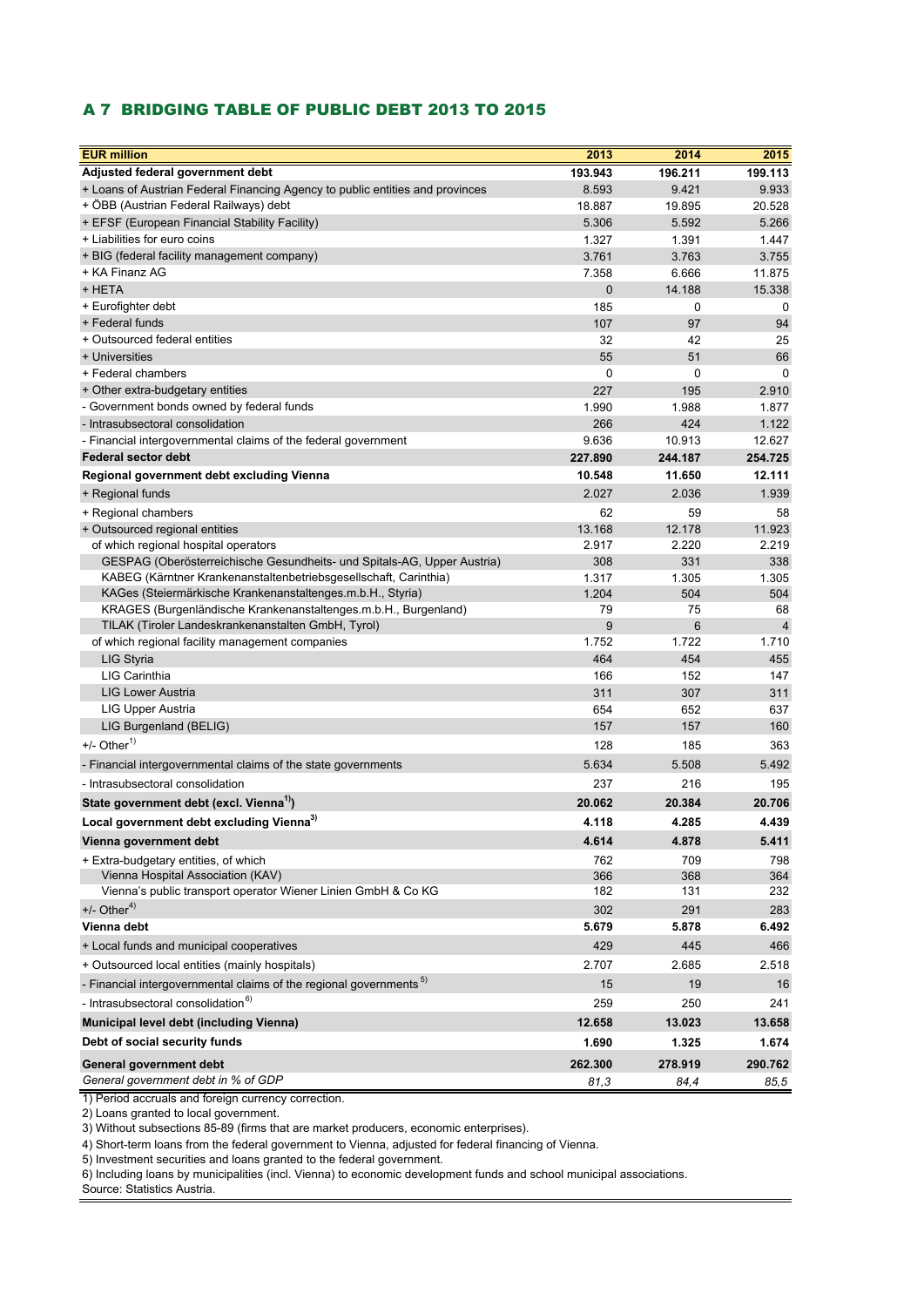# A 8 STATE GOVERNMENT GROSS DEBT<sup>1)</sup>

#### **Debt level** (EUR million)

|                      | 2006  | 2007  | 2008  | 2009  | 2010   | 2011   | 2012   | 2013   | 2014   | 2015   |
|----------------------|-------|-------|-------|-------|--------|--------|--------|--------|--------|--------|
| Burgenland           | 207   | 207   | 207   | 207   | 232    | 252    | 266    | 275    | 278    | 278    |
| Carinthia            | 724   | 868   | 990   | 1.159 | 1.341  | 1.506  | 1.543  | 1.627  | 1.714  | 1.908  |
| Lower Austria        | 2.043 | 2.271 | 2.557 | 3.271 | 4.136  | 3.647  | 3.504  | 3.477  | 3.533  | 3.714  |
| Upper Austria        | ٠     |       |       | 92    | 165    | 222    | 321    | 425    | 410    | 397    |
| Salzburg             | 401   | 407   | 521   | 550   | 778    | 2.129  | 2.457  | 1.284  | 1.290  | 1.394  |
| <b>Styria</b>        | 442   | 442   | 442   | 988   | 1.343  | 1.596  | 1.561  | 1.904  | 2.869  | 3.324  |
| Tyrol                | 132   | 176   | 168   | 175   | 234    | 266    | 221    | 181    | 141    | 110    |
| Vorarlberg           | 84    | 78    | 73    | 73    | 96     | 113    | 112    | 103    | 102    | 102    |
| Vienna <sup>2)</sup> | 1.473 | 1.395 | 1.460 | 1.874 | 3.070  | 4.027  | 4.350  | 4.635  | 4.893  | 5.422  |
| <b>Total</b>         | 5.507 | 5.844 | 6.418 | 8.389 | 11.396 | 13.758 | 14.333 | 13.911 | 15.231 | 16.649 |

#### **Debt ratios** (%)

|                      | 2006  | 2007      | 2008  | 2009  | 2010  | 2011  | 2012  | 2013  | 2014  | 2015  |
|----------------------|-------|-----------|-------|-------|-------|-------|-------|-------|-------|-------|
| Burgenland           | 3,8   | 3,5       | 3,2   | 2,5   | 2,0   | 1,8   | 1,9   | 2,0   | 1,8   | 1,7   |
| Carinthia            | 13,2  | 14,8      | 15,4  | 13,8  | 11,8  | 10,9  | 10,8  | 11,7  | 11,3  | 11,5  |
| Lower Austria        | 37,1  | 38,9      | 39,8  | 39,0  | 36,3  | 26,5  | 24,4  | 25,0  | 23,2  | 22,3  |
| <b>Upper Austria</b> |       | $\bullet$ |       | 1,1   | 1,5   | 1,6   | 2,2   | 3,1   | 2,7   | 2,4   |
| Salzburg             | 7,3   | 7,0       | 8,1   | 6,6   | 6,8   | 15,5  | 17,1  | 9,2   | 8,5   | 8,4   |
| <b>Styria</b>        | 8,0   | 7,6       | 6,9   | 11,8  | 11,8  | 11,6  | 10,9  | 13,7  | 18,8  | 20,0  |
| Tyrol                | 2,4   | 3,0       | 2,6   | 2,1   | 2,1   | 1,9   | 1,5   | 1,3   | 0,9   | 0,7   |
| Vorarlberg           | 1,5   | 1,3       | 1,1   | 0,9   | 0,8   | 0,8   | 0,8   | 0,7   | 0,7   | 0,6   |
| Vienna <sup>2)</sup> | 26,8  | 23,9      | 22,7  | 22,3  | 26,9  | 29,3  | 30,3  | 33,3  | 32,1  | 32,6  |
| <b>Total</b>         | 100.0 | 100,0     | 100,0 | 100,0 | 100,0 | 100,0 | 100,0 | 100.0 | 100,0 | 100.0 |

#### **Annual change of state debt** (%)

|                      | 2006   | 2007   | 2008           | 2009  | 2010 | 2011    | 2012    | 2013    | 2014    | 2015    |
|----------------------|--------|--------|----------------|-------|------|---------|---------|---------|---------|---------|
| Burgenland           | $-0,5$ | 0,0    | 0,0            | 0,0   | 11,9 | 8,6     | 5,6     | 3,6     | 1,1     | 0,0     |
| Carinthia            | 6,5    | 19,8   | 14,1           | 17,1  | 15,7 | 12,3    | 2,4     | 5,5     | 5,4     | 11,3    |
| Lower Austria        | 21,6   | 11,2   | 12,6           | 27,9  | 26,4 | $-11.8$ | $-3.9$  | $-0,8$  | 1,6     | 5,1     |
| <b>Upper Austria</b> |        |        | $\blacksquare$ |       | 79,8 | 34,2    | 4,0     | 5,0     | 5,0     | 5,0     |
| Salzburg             | 6,2    | 1,4    | 28,1           | 5,6   | 41,3 | 173.7   | 15,4    | $-47.7$ | 0,5     | 8,0     |
| <b>Styria</b>        | 0,0    | 0,0    | 0,0            | 123,5 | 35,9 | 18,8    | $-2,2$  | 22.0    | 50,7    | 15,9    |
| Tyrol                | 24,4   | 33,3   | $-4,7$         | 3,9   | 34,1 | 13,7    | $-16.9$ | $-18.2$ | $-22.2$ | $-21,4$ |
| Vorarlberg           | 13,5   | $-6,8$ | $-7,0$         | 0,0   | 31,7 | 18,1    | $-0.9$  | $-8,3$  | $-0,8$  | $-0,5$  |
| Vienna <sup>2)</sup> | $-4,7$ | $-5,4$ | 4,7            | 28,4  | 63,8 | 31,2    | 8,0     | 6,6     | 5,6     | 10,8    |
| <b>Total</b>         | 7,7    | 6,1    | 9,8            | 30,7  | 35,8 | 20,7    | 4,2     | $-2.9$  | 9,5     | 9,3     |

### **State debt per capita** (EUR)

|                      | 2006  | 2007           | 2008  | 2009  | 2010  | 2011  | 2012  | 2013  | 2014  | 2015  |
|----------------------|-------|----------------|-------|-------|-------|-------|-------|-------|-------|-------|
| Burgenland           | 738   | 736            | 731   | 729   | 813   | 880   | 926   | 957   | 964   | 960   |
| Carinthia            | 1.295 | 1.550          | 1.770 | 2.077 | 2.410 | 2.709 | 2.777 | 2.927 | 3.074 | 3.419 |
| Lower Austria        | 1.286 | 1.424          | 1.595 | 2.037 | 2.570 | 2.259 | 2.165 | 2.139 | 2.159 | 2.255 |
| <b>Upper Austria</b> | ٠     | $\blacksquare$ | ٠     | 65    | 117   | 157   | 226   | 298   | 285   | 275   |
| Salzburg             | 763   | 773            | 990   | 1.045 | 1.474 | 4.020 | 4.618 | 2.403 | 2.396 | 2.569 |
| Styria               | 368   | 367            | 367   | 820   | 1.113 | 1.320 | 1.289 | 1.567 | 2.349 | 2.710 |
| Tyrol                | 190   | 252            | 239   | 248   | 331   | 374   | 309   | 250   | 193   | 150   |
| Vorarlberg           | 230   | 214            | 198   | 197   | 259   | 305   | 301   | 274   | 269   | 266   |
| Vienna <sup>2)</sup> | 887   | 834            | 869   | 1.109 | 1.803 | 2.345 | 2.498 | 2.624 | 2.723 | 2.965 |
| <b>Total</b>         | 665   | 703            | 770   | 1.004 | 1.361 | 1.636 | 1.696 | 1.635 | 1.774 | 1.923 |

1) Including debt incurred for third parties (such as hospitals run by one of the provinces); excluding internal bonds. The debt of the regional authorities in the form of internal bonds amounted to EUR 1,343.3 EUR million (end-2013), EUR 1,339.3 million (end-2014) and EUR 1,265.5 million (end-2015).

2) Vienna as state and local government.

Source: Statistics Austria ("Gebarungen und Sektor Staat", current years).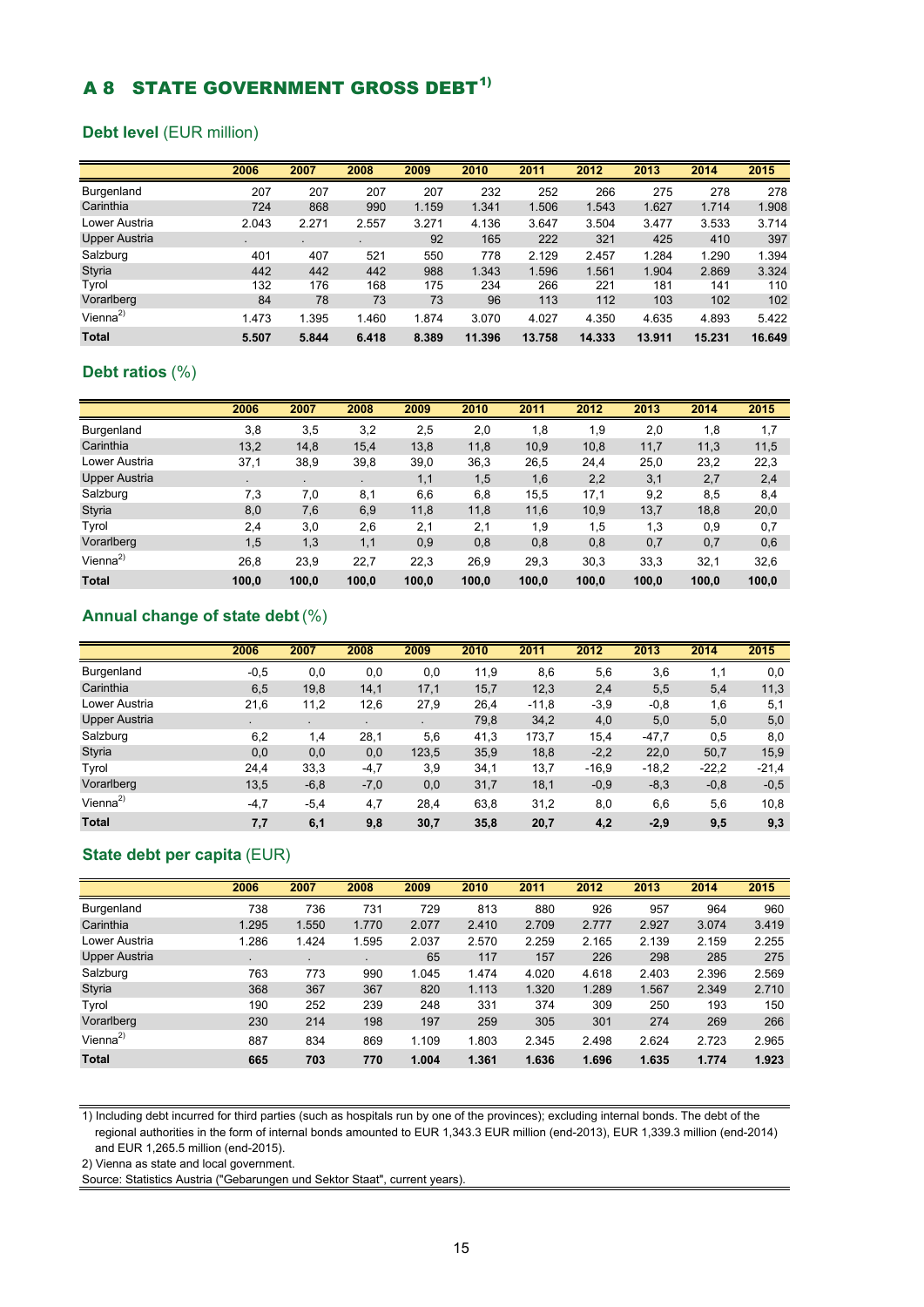## A 9 LOCAL GOVERNMENT GROSS DEBT

#### **Local debt** (EUR million)

|                           | 2006   | 2007   | 2008   | 2009   | 2010   | 2011   | 2012   | 2013   | 2014   | 2015   |
|---------------------------|--------|--------|--------|--------|--------|--------|--------|--------|--------|--------|
| Burgenland                | 373    | 371    | 369    | 371    | 365    | 350    | 332    | 319    | 313    | 312    |
| Carinthia                 | 646    | 679    | 687    | 712    | 716    | 678    | 675    | 646    | 664    | 650    |
| Lower Austria             | 3.624  | 3.652  | 3.643  | 3.706  | 3.786  | 3.750  | 3.679  | 3.637  | 3.576  | 3.542  |
| <b>Upper Austria</b>      | 2.245  | 2.306  | 2.393  | 2.561  | 2.731  | 2.807  | 2.740  | 2.674  | 2.617  | 2.664  |
| Salzburg                  | 667    | 673    | 664    | 663    | 645    | 633    | 616    | 587    | 578    | 566    |
| <b>Styria</b>             | 1.989  | 1.956  | 2.025  | 2.008  | 1.960  | 1.960  | 1.879  | 2.034  | 2.045  | 2.021  |
| Tyrol                     | 794    | 788    | 806    | 815    | 806    | 784    | 772    | 779    | 790    | 815    |
| Vorarlberg                | 642    | 628    | 640    | 654    | 676    | 680    | 666    | 674    | 688    | 687    |
| <b>Total excl. Vienna</b> | 10.981 | 11.052 | 11.227 | 11.491 | 11.684 | 11.641 | 11.359 | 11.351 | 11.271 | 11.256 |
| Vienna <sup>1)</sup>      | 1.474  | 1.395  | 1.460  | 1.874  | 3.070  | 4.027  | 4.350  | 4.635  | 4.893  | 5.422  |
| Total                     | 12.454 | 12.447 | 12.687 | 13.365 | 14.755 | 15.668 | 15.708 | 15.987 | 16.165 | 16.678 |

## **Local debt ratios** (%)

|                      | 2006  | 2007  | 2008  | 2009  | 2010  | 2011  | 2012  | 2013  | 2014  | 2015  |
|----------------------|-------|-------|-------|-------|-------|-------|-------|-------|-------|-------|
| Burgenland           | 3,0   | 3,0   | 2,9   | 2,8   | 2,5   | 2,2   | 2,1   | 2,0   | 1,9   | 1,9   |
| Carinthia            | 5,2   | 5,5   | 5,4   | 5,3   | 4,9   | 4,3   | 4,3   | 4,0   | 4,1   | 3,9   |
| Lower Austria        | 29,1  | 29,3  | 28,7  | 27,7  | 25,7  | 23,9  | 23,4  | 22,7  | 22,1  | 21,2  |
| <b>Upper Austria</b> | 18,0  | 18,5  | 18,9  | 19,2  | 18,5  | 17,9  | 17,4  | 16,7  | 16,2  | 16,0  |
| Salzburg             | 5,4   | 5,4   | 5,2   | 5,0   | 4,4   | 4,0   | 3,9   | 3,7   | 3,6   | 3,4   |
| <b>Styria</b>        | 16,0  | 15,7  | 16,0  | 15,0  | 13,3  | 12,5  | 12,0  | 12,7  | 12,7  | 12,1  |
| Tyrol                | 6,4   | 6,3   | 6,4   | 6,1   | 5,5   | 5,0   | 4,9   | 4,9   | 4,9   | 4,9   |
| Vorarlberg           | 5,2   | 5,0   | 5,0   | 4,9   | 4,6   | 4,3   | 4,2   | 4,2   | 4,3   | 4,1   |
| Total excl. Vienna   | 88,2  | 88,8  | 88,5  | 86,0  | 79,2  | 74,3  | 72,3  | 71,0  | 69,7  | 67,5  |
| Vienna <sup>1)</sup> | 11,8  | 11,2  | 11,5  | 14,0  | 20,8  | 25,7  | 27,7  | 29,0  | 30,3  | 32,5  |
| <b>Total</b>         | 100,0 | 100,0 | 100,0 | 100,0 | 100,0 | 100,0 | 100,0 | 100,0 | 100,0 | 100,0 |

#### **Annual change of local debt** (%)

|                           | 2006   | 2007   | 2008   | 2009   | 2010   | 2011   | 2012   | 2013   | 2014   | 2015   |
|---------------------------|--------|--------|--------|--------|--------|--------|--------|--------|--------|--------|
| Burgenland                | $-0.9$ | $-0,6$ | $-0,7$ | 0,6    | $-1,5$ | $-4,2$ | $-5,3$ | $-3,7$ | $-1,9$ | $-0.4$ |
| Carinthia                 | 0,0    | 5,0    | 1,2    | 3,7    | 0,5    | $-5,3$ | $-0,4$ | $-4,2$ | 2,7    | $-2,0$ |
| Lower Austria             | 3,6    | 0,8    | $-0,2$ | 1,7    | 2,1    | $-1,0$ | $-1,9$ | $-1,1$ | $-1,7$ | $-1,0$ |
| <b>Upper Austria</b>      | 1,4    | 2,7    | 3,8    | 7,0    | 6,6    | 2,8    | $-2,4$ | $-2,4$ | $-2,1$ | 1,8    |
| Salzburg                  | $-4,0$ | 0,9    | $-1,3$ | $-0,2$ | $-2,8$ | $-1,8$ | $-2,8$ | $-4,6$ | $-1,5$ | $-2,1$ |
| <b>Styria</b>             | 0,2    | $-1,7$ | 3,6    | $-0.9$ | $-2,4$ | 0,0    | $-4,1$ | 8,3    | 0,5    | $-1,2$ |
| Tvrol                     | 1,8    | $-0,7$ | 2,3    | 1,1    | $-1,1$ | $-2,8$ | $-1,5$ | 0,9    | 1,4    | 3,1    |
| Vorarlberg                | 0,0    | $-2,2$ | 1,9    | 2,2    | 3,4    | 0,6    | $-2,1$ | 1,2    | 2,1    | $-0,2$ |
| <b>Total excl. Vienna</b> | 1,3    | 0,7    | 1,6    | 2,4    | 1,7    | -0,4   | $-2,4$ | $-0,1$ | $-0,7$ | $-0,1$ |
| Vienna $1$                | $-4,7$ | $-5,4$ | 4,7    | 28,4   | 63,8   | 31,2   | 8,0    | 6,6    | 5,6    | 10,8   |
| <b>Total</b>              | 0,6    | $-0,1$ | 1,9    | 5,3    | 10,4   | 6,2    | 0,3    | 1,8    | 1,1    | 3,2    |

#### **Local debt per capita** (EUR)

|                      | 2006  | 2007  | 2008  | 2009  | 2010  | 2011  | 2012  | 2013  | 2014  | 2015  |
|----------------------|-------|-------|-------|-------|-------|-------|-------|-------|-------|-------|
| Burgenland           | 1.333 | 1.320 | 1.303 | 1.307 | 1.284 | 1.225 | 1.157 | 1.111 | 1.086 | 1.077 |
| Carinthia            | 1.155 | 1.212 | 1.228 | 1.277 | 1.286 | 1.219 | 1.215 | 1.163 | 1.190 | 1.165 |
| Lower Austria        | 2.281 | 2.289 | 2.273 | 2.308 | 2.352 | 2.322 | 2.273 | 2.237 | 2.185 | 2.150 |
| <b>Upper Austria</b> | 1.599 | 1.641 | 1.699 | 1.817 | 1.936 | 1.985 | 1.932 | 1.876 | 1.821 | 1.843 |
| Salzburg             | 1.268 | 1.280 | 1.261 | 1.259 | 1.221 | 1.196 | 1.157 | 1.099 | 1.074 | 1.043 |
| <b>Styria</b>        | 1.654 | 1.625 | 1.681 | 1.666 | 1.624 | 1.621 | 1.551 | 1.674 | 1.674 | 1.647 |
| Tyrol                | 1.138 | 1.127 | 1.148 | 1.157 | 1.140 | 1.101 | 1.079 | 1.080 | 1.085 | 1.107 |
| Vorarlberg           | 1.762 | 1.717 | 1.743 | 1.775 | 1.831 | 1.834 | 1.788 | 1.796 | 1.818 | 1.797 |
| Total excl. Vienna   | 1.658 | 1.665 | 1.687 | 1.725 | 1.751 | 1.740 | 1.693 | 1.684 | 1.661 | 1.648 |
| Vienna <sup>1)</sup> | 887   | 834   | 869   | 1.109 | 1.803 | 2.345 | 2.498 | 2.624 | 2.723 | 2.965 |
| Total                | 1.504 | 1.498 | 1.522 | 1.600 | 1.762 | 1.863 | 1.859 | 1.879 | 1.883 | 1.927 |

1) Vienna as state and local government.

Source: Statistics Austria ("Gebarungen und Sektor Staat", current years).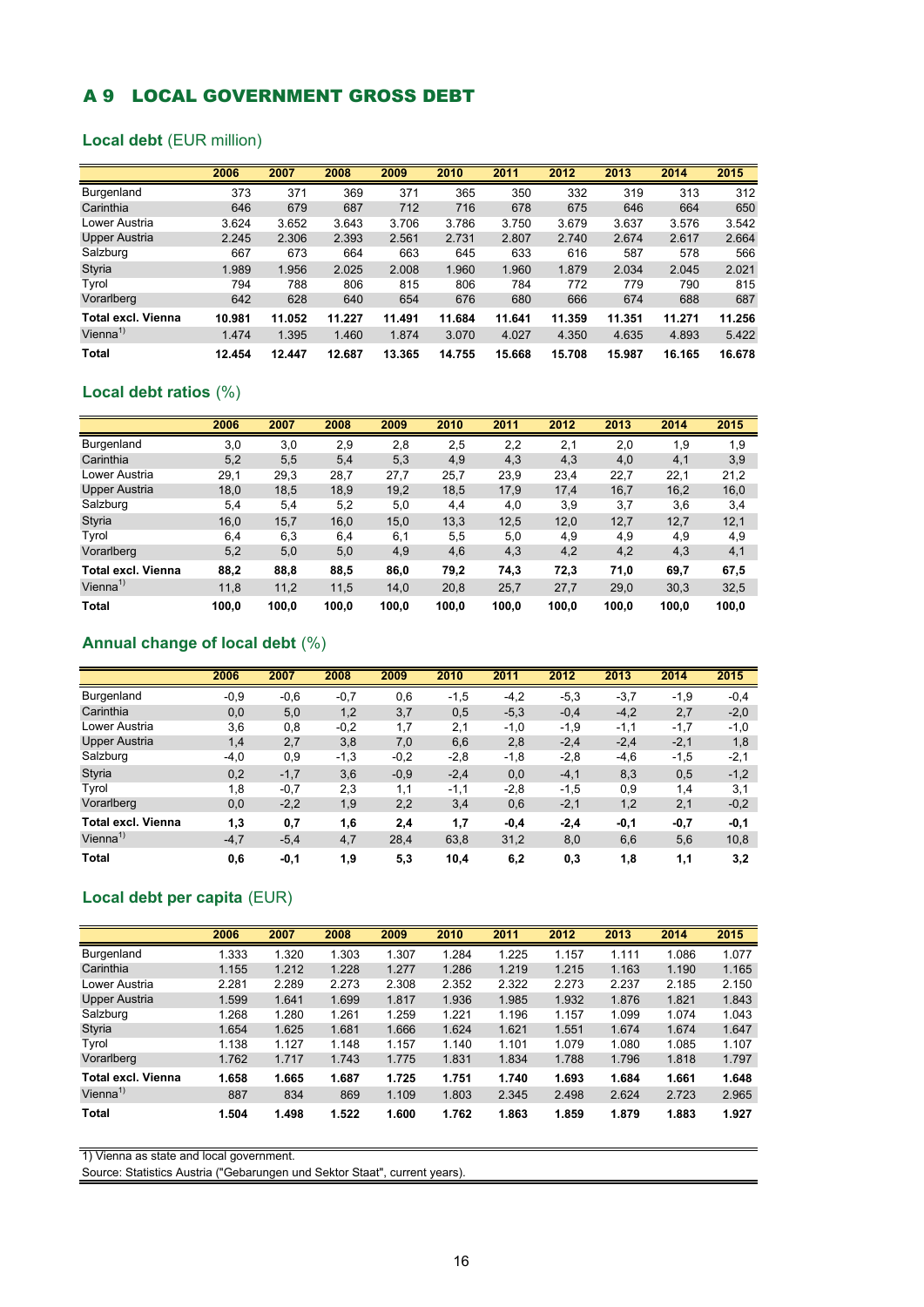## A 10 GENERAL GOVERNMENT DEBT – INTERNATIONAL COMPARISON

|                                                                                                          | 2008  | 2009  | 2010  | 2011  | 2012  | 2013  | 2014  | 2015<br>T.             | 2016  | 2017  |
|----------------------------------------------------------------------------------------------------------|-------|-------|-------|-------|-------|-------|-------|------------------------|-------|-------|
| Belgium                                                                                                  | 92,5  | 99,6  | 99,7  | 102,3 | 104,1 | 105,4 | 106,5 | 105,8                  | 107,0 | 107,1 |
| Germany                                                                                                  | 64,9  | 72,4  | 81,0  | 78,3  | 79,9  | 77,5  | 74,9  | 71,2                   | 68,2  | 65,7  |
| Estonia                                                                                                  | 4,5   | 7,0   | 6,6   | 5,9   | 9,7   | 10,2  | 10,7  | 10,1                   | 9,4   | 9,5   |
| Finland                                                                                                  | 32,7  | 41,7  | 47,1  | 48,5  | 53,9  | 56,5  | 60,2  | 63,6                   | 65,4  | 67,1  |
| France                                                                                                   | 68,1  | 79,0  | 81,7  | 85,2  | 89,5  | 92,3  | 95,3  | 96,2                   | 96,4  | 96,8  |
| Greece                                                                                                   | 109,4 | 126,7 | 146,3 | 172,1 | 159,6 | 177,4 | 179,7 | 177,4                  | 181,6 | 179,1 |
| Ireland                                                                                                  | 42,4  | 61,7  | 86,3  | 109,6 | 119,5 | 119,5 | 105,3 | 78,6<br>f,             | 75,4  | 73,6  |
| Italy                                                                                                    | 102,4 | 112,5 | 115,4 | 116,5 | 123,3 | 129,0 | 131,9 | 132,3                  | 133,0 | 133,1 |
| Latvia                                                                                                   | 18,7  | 36,6  | 47,4  | 42,8  | 41,3  | 39,1  | 40,7  | 36,3                   | 40,0  | 37,2  |
| Lithuania                                                                                                | 14,6  | 29,0  | 36,2  | 37,2  | 39,8  | 38,7  | 40,5  | 42,7                   | 40,8  | 43,3  |
| Luxemburg                                                                                                | 15,1  | 16,0  | 19,9  | 18,8  | 21,8  | 23,5  | 22,8  | 22,1                   | 23,2  | 23,3  |
| Malta                                                                                                    | 62,8  | 67,8  | 67,6  | 70,0  | 67,6  | 68,4  | 67,0  | 64,0                   | 62,1  | 59,9  |
| Netherlands                                                                                              | 54,5  | 56,5  | 59,0  | 61,7  | 66,4  | 67,7  | 68,0  | 65,1                   | 63,0  | 61,3  |
| Austria                                                                                                  | 68,5  | 79,7  | 82,4  | 82,2  | 82,0  | 81,3  | 84,4  | 85,5<br>- 1            | 83,5  | 81,1  |
| Portugal                                                                                                 | 71,7  | 83,6  | 96,2  | 111,4 | 126,2 | 129,0 | 130,6 | 129,0<br>J.            | 130,3 | 129,6 |
| Slovakia                                                                                                 | 28,1  | 35,9  | 40,7  | 43,2  | 52,2  | 54,7  | 53,6  | 52,5<br>$\blacksquare$ | 53,3  | 52,8  |
| Slovenia                                                                                                 | 21,8  | 34,6  | 38,4  | 46,6  | 53,9  | 71,0  | 80,9  | 83,2                   | 80,2  | 78,3  |
| Spain                                                                                                    | 39,4  | 52,7  | 60,1  | 69,5  | 85,7  | 95,4  | 100,4 | 99,8                   | 99,5  | 99,9  |
| Cyprus                                                                                                   | 44,7  | 53,4  | 55,8  | 65,2  | 79,3  | 102,2 | 107,1 | 107,5                  | 107,1 | 103,7 |
| Euro area-19                                                                                             | 68,5  | 78,3  | 84,1  | 86,7  | 91,4  | 93,7  | 94,4  | 92,6                   | 91,6  | 90,6  |
| <b>Bulgaria</b>                                                                                          | 13,0  | 13,7  | 15,3  | 15,2  | 16,7  | 17,0  | 27,0  | 26,0                   | 29,4  | 26,3  |
| Denmark                                                                                                  | 33,4  | 40,4  | 42,9  | 46,4  | 45,2  | 44,7  | 44,8  | 40,4<br><b>I</b>       | 38,9  | 38,4  |
| <b>United Kingdom</b>                                                                                    | 50,3  | 64,2  | 75,7  | 81,3  | 85,1  | 86,2  | 88,1  | 89,1<br>J.             | 89,2  | 88,9  |
| Croatia                                                                                                  | 39,6  | 49,0  | 58,3  | 65,2  | 70,7  | 82,2  | 86,6  | $86,7$ i               | 85,0  | 84,3  |
| Poland                                                                                                   | 46,3  | 49,4  | 53,3  | 54,4  | 53,7  | 55,7  | 50,2  | 51,1<br>ï              | 53,4  | 55,0  |
| Romania                                                                                                  | 13,2  | 23,2  | 29,9  | 34,2  | 37,3  | 37,8  | 39,4  | 37,9                   | 38,9  | 40,2  |
| Sweden                                                                                                   | 36,8  | 40,4  | 37,6  | 36,9  | 37,8  | 40,4  | 45,2  | 43,9                   | 41,6  | 39,9  |
| Czech Republic                                                                                           | 28,7  | 34,1  | 38,2  | 39,8  | 44,5  | 44,9  | 42,2  | 40,3                   | 39,7  | 39,1  |
| Hungary                                                                                                  | 71,6  | 77,8  | 80,5  | 80,7  | 78,2  | 76,6  | 75,7  | 74,7                   | 73,4  | 72,5  |
| <b>EU-28</b>                                                                                             | 60,7  | 72,7  | 78,5  | 81,5  | 85,3  | 87,4  | 88,5  | 86,6<br>J,             | 86,0  | 85,1  |
| U.S.A.                                                                                                   | 72,8  | 86,0  | 94,7  | 99,0  | 102,5 | 104,6 | 104,7 | 105,2                  | 108,1 | 108,5 |
| Japan                                                                                                    | 191,8 | 210,3 | 215,8 | 231,6 | 238,0 | 244,5 | 249,1 | 248,3                  | 250,7 | 254,7 |
| Switzerland<br>Source: European Commission (November 2016); Switzerland: national data (September 2016). | 37,0  | 35,2  | 33,9  | 33,2  | 34,2  | 34,2  | 34,7  | 34,0                   | 33,4  | 34,4  |

## **General government gross debt** (% of the GDP)